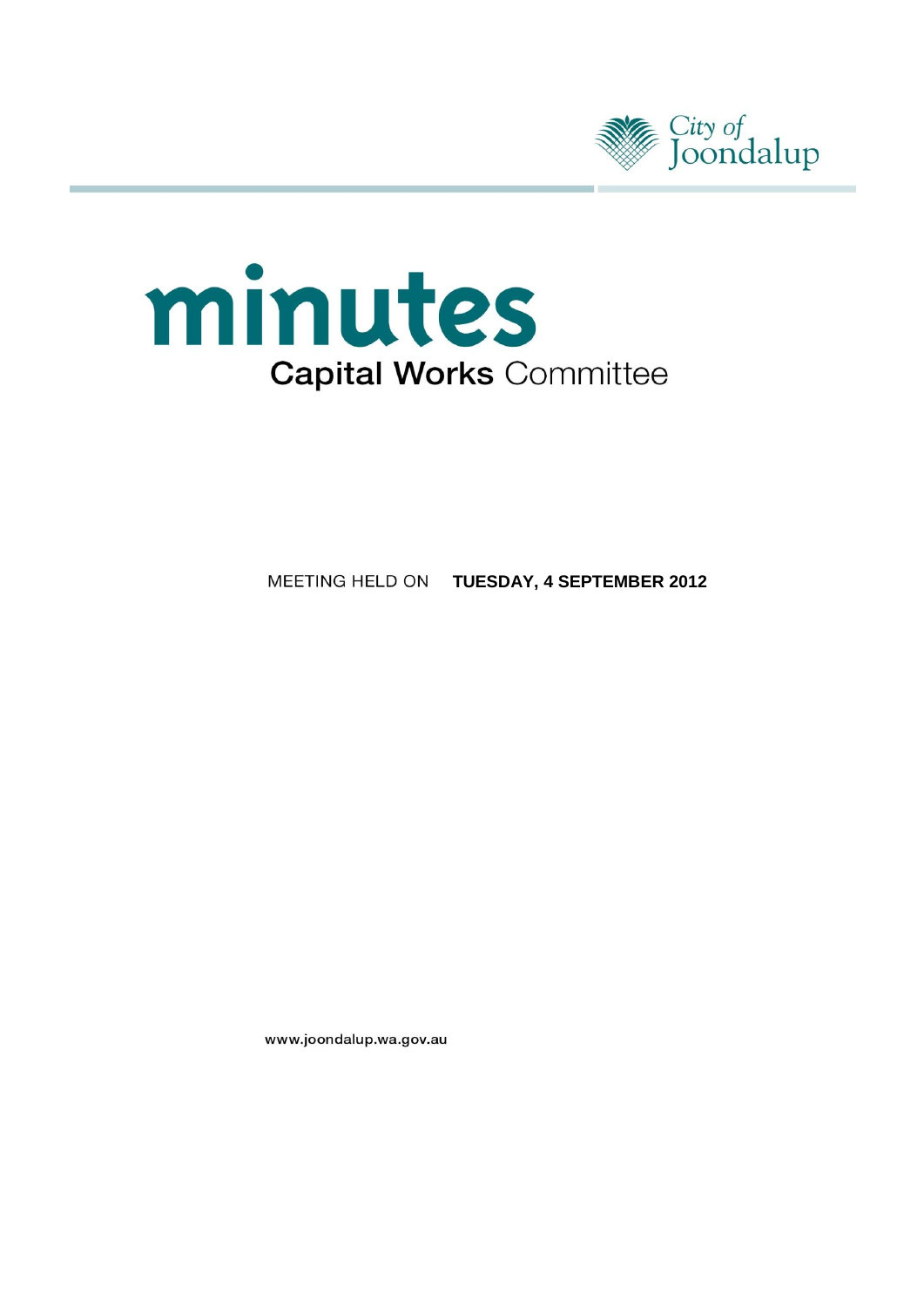# **TABLE OF CONTENTS**

| Item No | <b>Title</b>                                                                                    | Page No |  |
|---------|-------------------------------------------------------------------------------------------------|---------|--|
|         | <b>Declaration of Opening</b>                                                                   | 3       |  |
|         | Apologies/Leave of absence                                                                      | 3       |  |
|         | <b>Confirmation of Minutes</b>                                                                  | 4       |  |
|         | <b>Presiding</b><br><b>Member</b><br><b>Announcements</b><br>the<br>without<br>by<br>discussion | 4       |  |
|         | <b>Declarations of Interest</b>                                                                 | 4       |  |
|         | Identification of matters for which the meeting may sit behind<br>closed doors                  |         |  |
|         | <b>Petitions and Deputations</b>                                                                |         |  |
|         | <b>Reports</b>                                                                                  | 5       |  |
| 1       | 2013/14 Facility Refurbishment Projects                                                         |         |  |
| 2       | City of Joondalup Walkability Plan - 2012/13 Capital Works Items                                |         |  |
| 3       | Update on 2012/13 Capital Works Program                                                         |         |  |
| 4       | Monthly Capital Works Projects Report and Reallocation of Funds                                 | 18      |  |
|         | Motions of which previous notice has been given                                                 | 23      |  |
|         | <b>Requests for Reports for future consideration</b>                                            | 23      |  |
|         | <b>Closure</b>                                                                                  | 23      |  |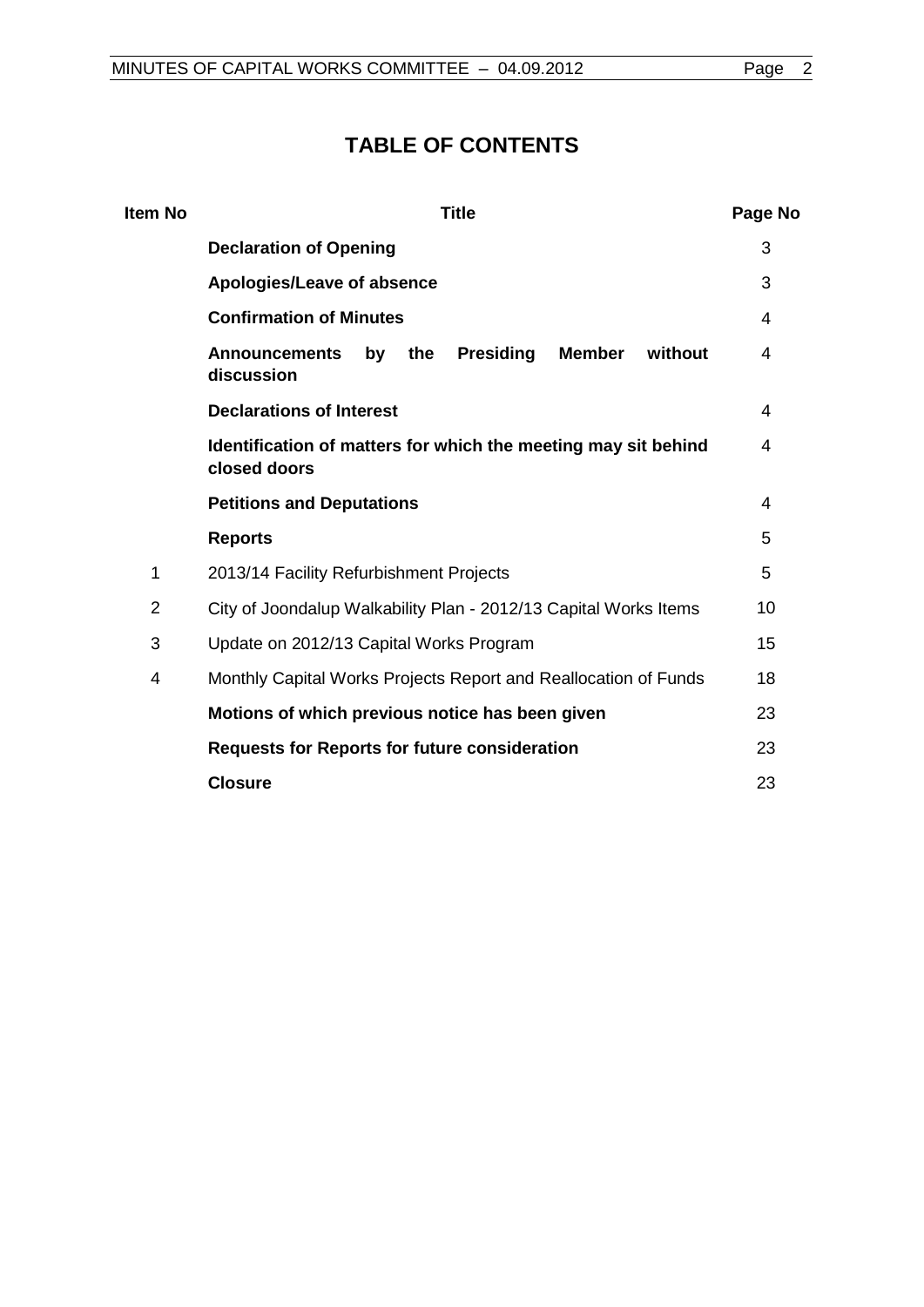#### **MINUTES OF THE CAPITAL WORKS COMMITTEE MEETING HELD IN CONFERENCE ROOM 2, JOONDALUP CIVIC CENTRE, BOAS AVENUE, JOONDALUP ON TUESDAY, 4 SEPTEMBER 2012.**

# **ATTENDANCE**

#### **Committee Members:**

| Cr Tom McLean, JP                  | <b>Presiding Member</b>        |                                 |
|------------------------------------|--------------------------------|---------------------------------|
| <b>Mayor Troy Pickard</b>          |                                |                                 |
| Cr Geoff Amphlett, JP              | <b>Deputy Presiding Member</b> | from $5.55$ pm                  |
| Cr Brian Corr                      |                                |                                 |
| <b>Cr Christine Hamilton-Prime</b> |                                |                                 |
| Cr Teresa Ritchie                  |                                | absent from 5.48pm until 6.00pm |
| Cr Philippa Taylor                 |                                | from 5.48pm                     |

## **Officers:**

| Mr Jamie Parry      | Director Governance and Strategy               | from 5.47pm |
|---------------------|------------------------------------------------|-------------|
| Mr Mike Tidy        | <b>Director Corporate Services</b>             |             |
| Mr Charlie Reynolds | <b>Acting Director Infrastructure Services</b> |             |
| Mr Brad Sillence    | Manager Governance and Marketing               |             |
| Mrs Deborah Gouges  | Governance Officer                             |             |

# <span id="page-2-0"></span>**DECLARATION OF OPENING**

The Presiding Member declared the meeting open at 5.45pm.

# <span id="page-2-1"></span>**APOLOGIES/LEAVE OF ABSENCE**

# **Apologies**

Nil.

## **Leave of Absence previously approved**

| Cr Brian Corr    | 7 September to 13 September 2012 inclusive.  |
|------------------|----------------------------------------------|
| Cr John Chester  | 11 September to 12 September 2012 inclusive. |
| Cr Russ Fishwick | 29 September to 9 November 2012 inclusive.   |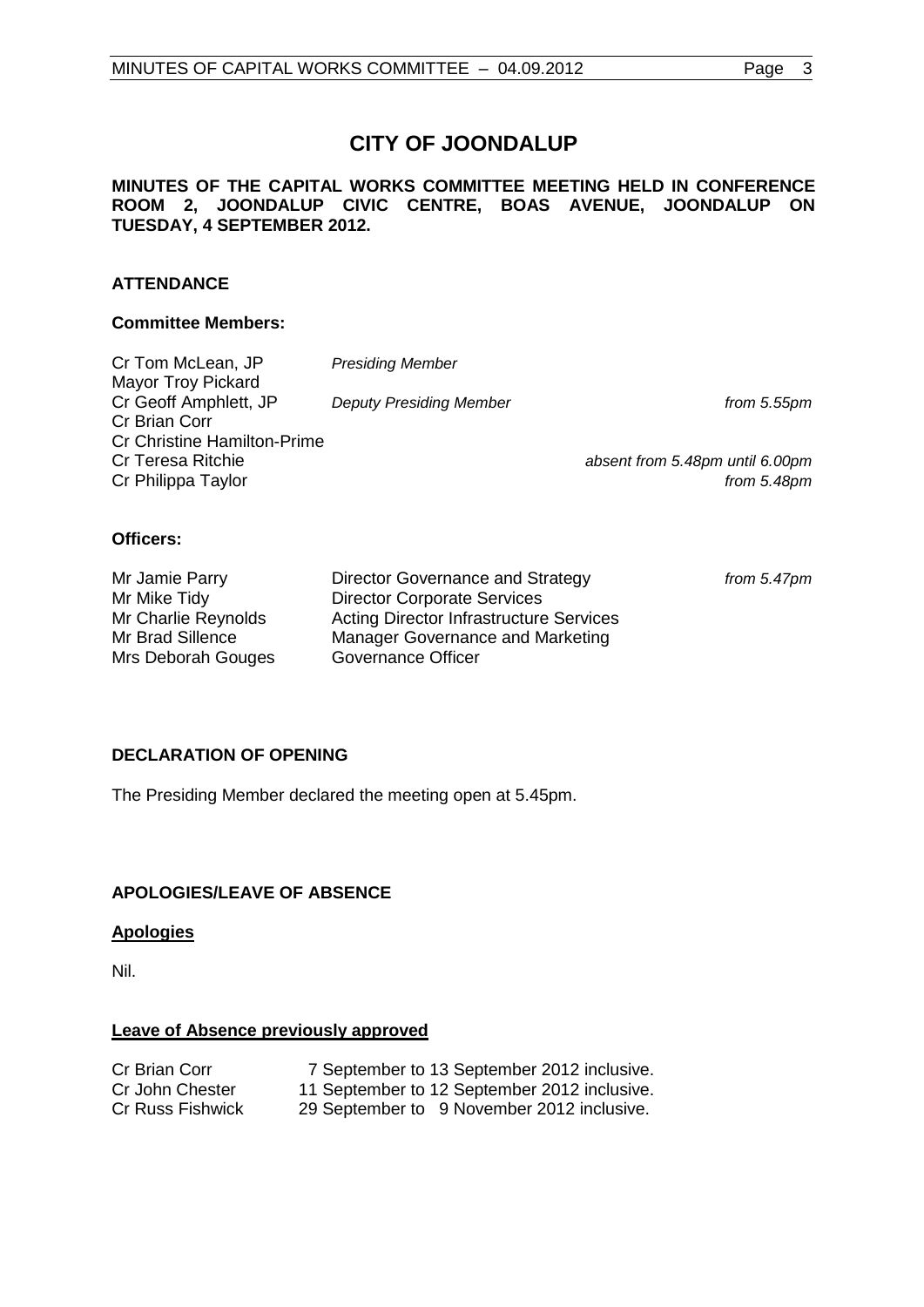## <span id="page-3-0"></span>**CONFIRMATION OF MINUTES**

#### MINUTES OF THE CAPITAL WORKS COMMITTEE MEETING HELD ON 7 AUGUST 2012

**MOVED Cr Hamilton-Prime, SECONDED Mayor Pickard that the minutes of the meeting of the Capital Works Committee held on 7 August 2012 be confirmed as a true and correct record.**

#### The Motion was Put and **CARRIED** (5/0)

**In favour of the Motion:** Cr McLean, Mayor Pickard, Crs Corr, Hamilton-Prime and Ritchie.

*The Director Governance and Strategy arrived at the meeting, the time being 5.47pm.* 

#### <span id="page-3-1"></span>**ANNOUNCEMENTS BY THE PRESIDING MEMBER WITHOUT DISCUSSION**

Nil.

#### <span id="page-3-2"></span>**DECLARATIONS OF INTEREST**

#### **Disclosure of Financial/Proximity Interest:**

A declaration under this section requires that the nature of the interest must be disclosed. Consequently a member who has made a declaration must not preside, participate in, or be present during any discussion or decision-making procedure relating to the matter the subject of the declaration. An employee is required to disclose their financial/proximity interest and if required to do so by the Council must disclose the extent of the interest. Employees are required to disclose their financial/proximity interests where they are required to present verbal or written reports to the Council. Employees are able to continue to provide advice to the Council in the decision making process if they have disclosed their interest.

| <b>Name/Position</b>      | <b>Cr Teresa Ritchie.</b>                              |  |  |
|---------------------------|--------------------------------------------------------|--|--|
| <b>Item No/Subject</b>    | Item 1, 2013/14 Facility Refurbishment Projects.       |  |  |
| <b>Nature of interest</b> | Proximity Interest.                                    |  |  |
| <b>Extent of Interest</b> | Cr Ritchie resides close to Timberlane Park Clubrooms. |  |  |

#### <span id="page-3-3"></span>**IDENTIFICATION OF MATTERS FOR WHICH THE MEETING MAY SIT BEHIND CLOSED DOORS**

In accordance with Clause 76 of the City's *Standing Orders Local Law 2005*, this meeting was not open to the public.

#### **PETITIONS AND DEPUTATIONS**

Nil.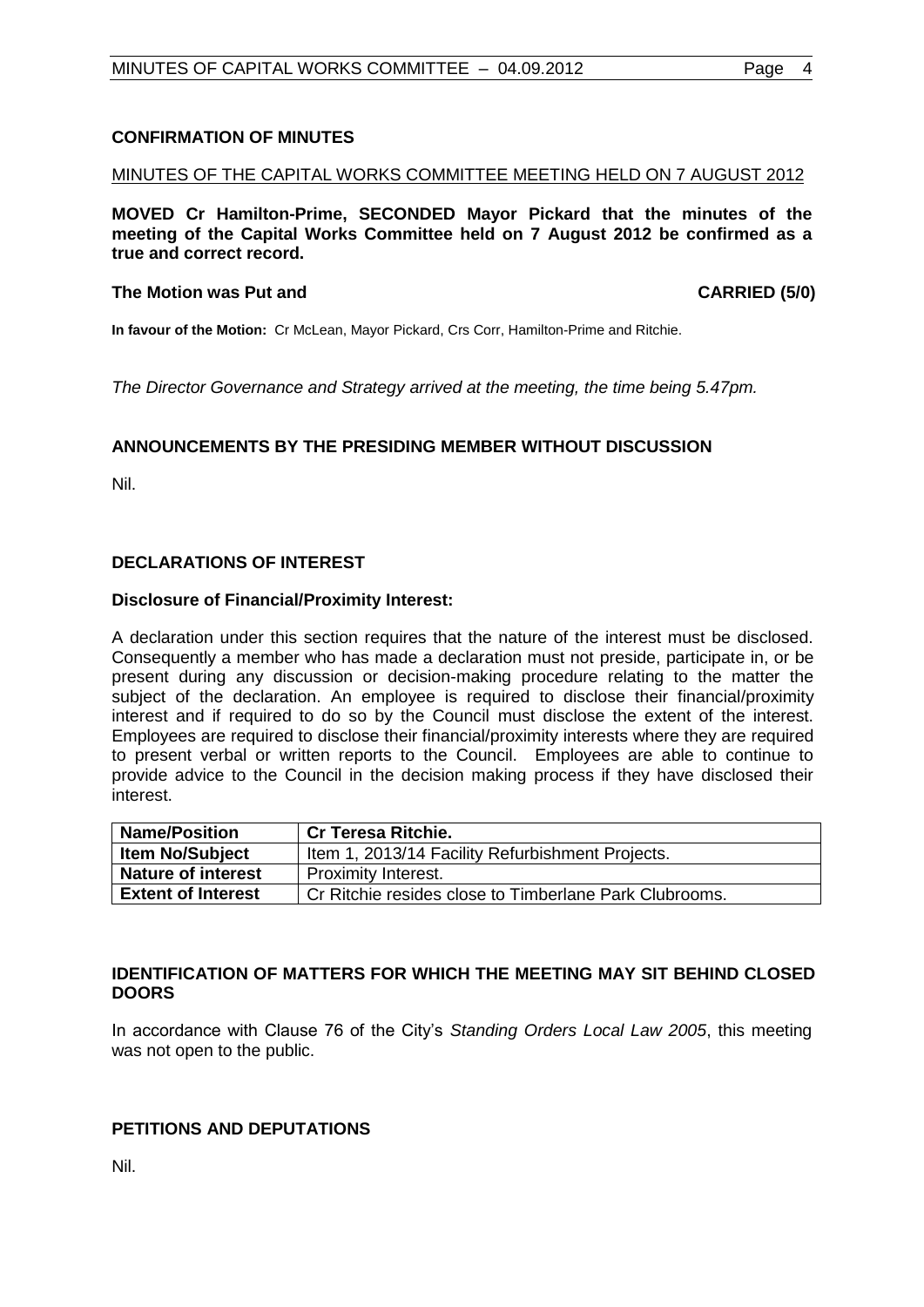# <span id="page-4-0"></span>**REPORTS**

| <b>Name/Position</b>      | <b>Cr Teresa Ritchie.</b>                              |  |  |
|---------------------------|--------------------------------------------------------|--|--|
| <b>Item No/Subject</b>    | Item 1, 2013/14 Facility Refurbishment Projects.       |  |  |
| <b>Nature of interest</b> | Proximity Interest.                                    |  |  |
| <b>Extent of Interest</b> | Cr Ritchie resides close to Timberlane Park Clubrooms. |  |  |

<span id="page-4-1"></span>*Cr Ritchie left the meeting, the time being 5.48pm.* 

*Cr Taylor arrived at the meeting, the time being 5.48pm.*

# **ITEM 1 2013/14 FACILITY REFURBISHMENT PROJECTS**

| <b>WARD:</b>                           | All                                                          |        |                                |                                                                                                                 |                                                                                                                                          |        |     |
|----------------------------------------|--------------------------------------------------------------|--------|--------------------------------|-----------------------------------------------------------------------------------------------------------------|------------------------------------------------------------------------------------------------------------------------------------------|--------|-----|
| <b>RESPONSIBLE</b><br><b>DIRECTOR:</b> | Mr Mike Tidy<br><b>Corporate Services</b>                    |        |                                |                                                                                                                 |                                                                                                                                          |        |     |
| <b>FILE NUMBER:</b>                    | 77575, 101515; 07100                                         |        |                                |                                                                                                                 |                                                                                                                                          |        |     |
| <b>ATTACHMENTS:</b>                    | Attachment 1<br>Attachment 2<br>Attachment 3<br>Attachment 4 | Aerial | Map<br><b>Tennis Clubrooms</b> | of the origin of the original policies in the original of the context of the context of the original policies i | City's endorsed Master Planning Process<br>Sorrento<br>Aerial Map of Heathridge Park Clubroom<br>Aerial Map of Timberlane Park Clubrooms | Soccer | and |

# **PURPOSE**

To consider the proposed buildings listed for refurbishment within the 2013/14 Capital Works Program.

## **EXECUTIVE SUMMARY**

Each year the City undertakes one or two refurbishments (mini-makeovers) of community and sporting facilities. Within the 2013/14 year of the 5 Year Capital Works Program there is currently \$180,143 proposed for the refurbishment of Sorrento Football (Soccer) Clubrooms and \$180,143 for the Sorrento Tennis Clubrooms. As these two buildings are located within Percy Doyle Reserve, it is recommended not to refurbish these buildings until the future of the site is determined through the Master Planning Project. In line with the Community Facility Review undertaken in 2011, the replacement buildings recommended for refurbishment in 2013/14 are Heathridge Park Clubroom and Timberlane Park Clubrooms.

*It is recommended that the Council APPROVES a change to the listed refurbishment projects to be undertaken in 2013/14 from Sorrento Football (Soccer) Clubrooms and Sorrento Tennis Clubrooms to Timberlane Park Clubrooms and Heathridge Park Clubroom.*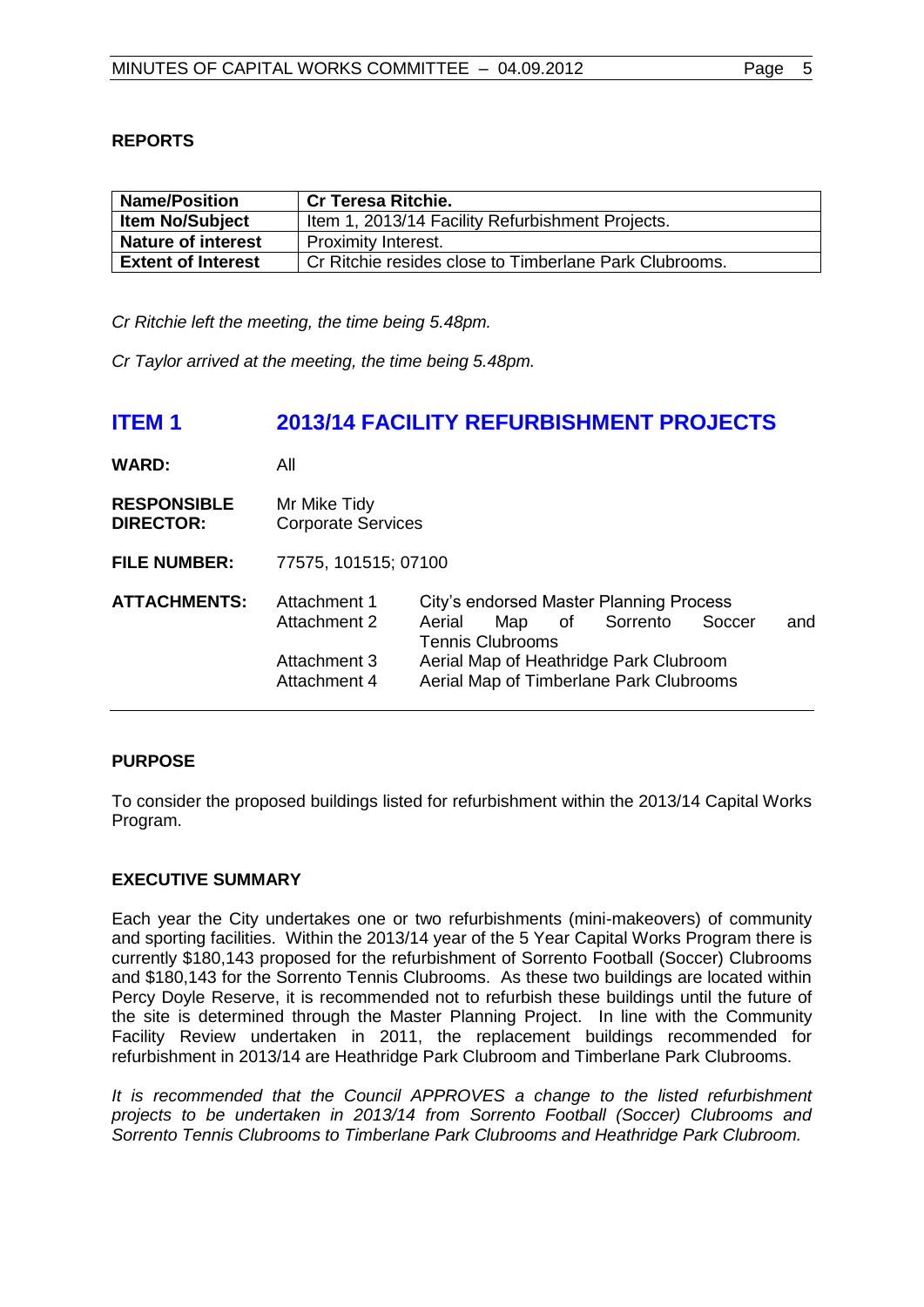# **BACKGROUND**

Each year the City undertakes one or two refurbishments (mini-makeovers) of community and sporting facilities. The scopes of the projects are confined to refurbishing particular aspects of the facility such as the following:

- Painting;
- Replacing fixtures and fittings;
- Upgrading external environments such as pathways, landscapes, playground signage;
- Kitchen facilities;
- Floor coverings;
- Toilets and Changerooms (including refurbishment or new extensions to the facility);
- Storage facilities (extensions to the facility);
- Heating/cooling system; and
- Window treatments.

The construction of new buildings or major facility extension works/redesign of a facility is considered a redevelopment project and is considered outside the scope of a facility refurbishment project. These projects are normally addressed as a separate redevelopment project within the Capital Works Budget.

Refurbishment projects are undertaken in line with the City's endorsed Master Planning Process (Attachment 1 refers). The first phase is the Consultation and Scope of Works stages - this phase involves consultation with the regular user groups of the facility to determine functionality and aesthetic issues that can be addressed through the facility refurbishment. Also taken into consideration as part of the refurbishment are Community Safety, Environmental Health and Access and Inclusion issues regarding the particular facility. This information is then developed into a Scope of Works document and Concept Plans. These documents are then used for the second phase of the project – Estimated Costs and Construction.

The priority order for the refurbishment of facilities is based on the facility condition audit undertaken by the City and the recent Community Facility Review. The purpose of the Community Facility Review project was to review the City's community facilities and make priority recommendations for refurbishment and redevelopment works for the future based on utilisation levels and user group feedback.

## **DETAILS**

Within 2013/14 year of the 5 Year Capital Works Program there is currently \$180,143 listed for the refurbishment of Sorrento Football (Soccer) Clubrooms and \$180,143 for the Sorrento Tennis Clubrooms (Attachment 2 refers). As these two buildings are located within Percy Doyle Reserve, it was recommended as part of the Community Facility Review not to undertake facility refurbishment works on these buildings until the future of the site is determined through the Master Planning Project. Council considered the determined through the Master Planning Project. Council considered the Percy Doyle Master Plan at the July 2012 meeting and endorsed the project to proceed to Stage 3 – Concept Design (CJ136-07/12 refers).

In line with the Community Facility Review undertaken in 2011, the replacement buildings recommended for refurbishment in 2013/14 are Heathridge Park Clubroom (Attachment 3 refers) and Timberlane Park Clubrooms (Attachment 4 refers).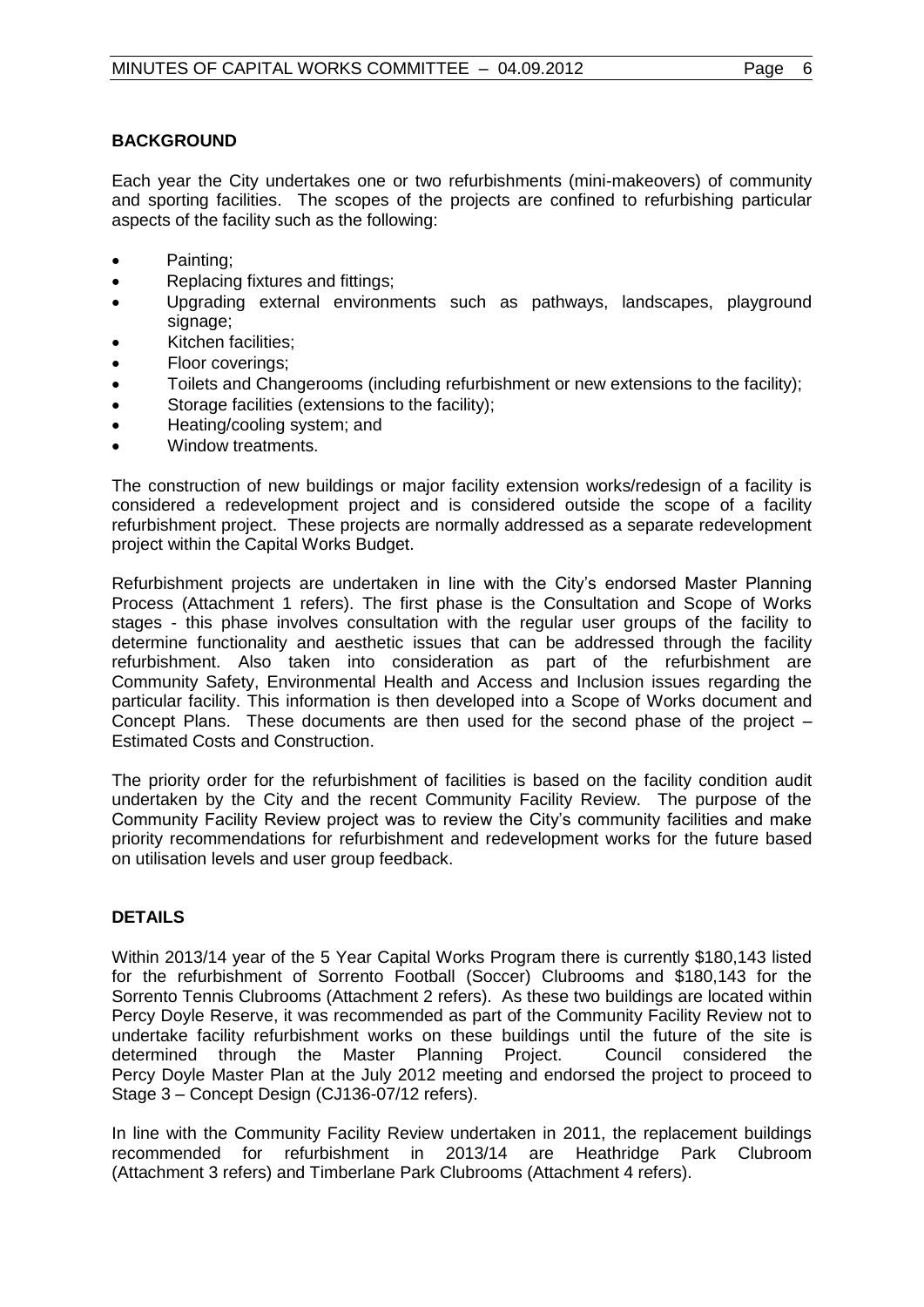The Heathridge Park Clubroom was refurbished in 2009/10 with a funding contribution from the Federal Government as part of the Regional and Local Community Infrastructure Program (RLCIP). Works included a new kitchen/bar and storage area, painting, security screens and the external walls rendered/painted. However, as the budget for the project was pre-determined a number of issues with the facility could not be addressed at that time. One issue is the lack of toilet facilities within the clubroom - groups hiring the facility use the changerooms on the back of the Heathridge Leisure Centre. The other main issue at the facility is the lack of storage - no dedicated storage areas has resulted in the furniture and user group belongings being kept in the hall area therefore reducing the available space and aesthetics of the room. Both of these items have recently been identified as access issues as part of a recent facility Access Audit and they also impact on the usage of the facility with no regular annual hire groups currently located at the facility.

Therefore it is proposed that within this refurbishment, the construction of a toilet and storeroom extension is undertaken. Also the Ocean Ridge Amateur Football Club and Ocean Ridge Junior Football Club have also made requests to the City over a number of years to cover the recently extended spectator area to provide a covered area for viewing the oval.

Timberlane Park Clubrooms was refurbished in 2007/08 with new kitchens, toilets, floor coverings, painting and small extension to provide additional user group storage. Again, as the budget for the project was pre-determined a number of issues with the facility could not be addressed at that time. One issue is the lack of changerooms within the facility - sporting groups using the oval do not have access to any at the park. The other main issue is the facility currently only has toilets accessible from outside the facility that were constructed and fit-out as standard 'park toilets'. As there are no internally accessible toilets for hall users, it is recommended that these be constructed to improve the facility's functionality. A changerooms extension is also recommended.

## **Legislation/Strategic Plan/Policy Implications**

**Legislation:** Not Applicable.

**Strategic Plan**

| <b>Key Focus Area:</b> | Community Wellbeing. |
|------------------------|----------------------|
|                        |                      |

- **Objective:** 5.2 To facilitate healthy lifestyles within the community.
- **Strategy:** 5.2.1 The City provides high quality recreation facilities and programs.
- **Outcome:** The Joondalup community is provided with opportunities to lead a healthy lifestyle.

**Policy:** Not Applicable.

#### **Risk Management Considerations:**

If the City does not amend the facilities for refurbishment in 2013/14 and continues with those buildings currently listed (Sorrento Soccer Clubrooms and Sorrento Tennis Clubrooms), there is a risk of expending capital funds on buildings that may be consolidated as part of the Percy Doyle Master Plan project.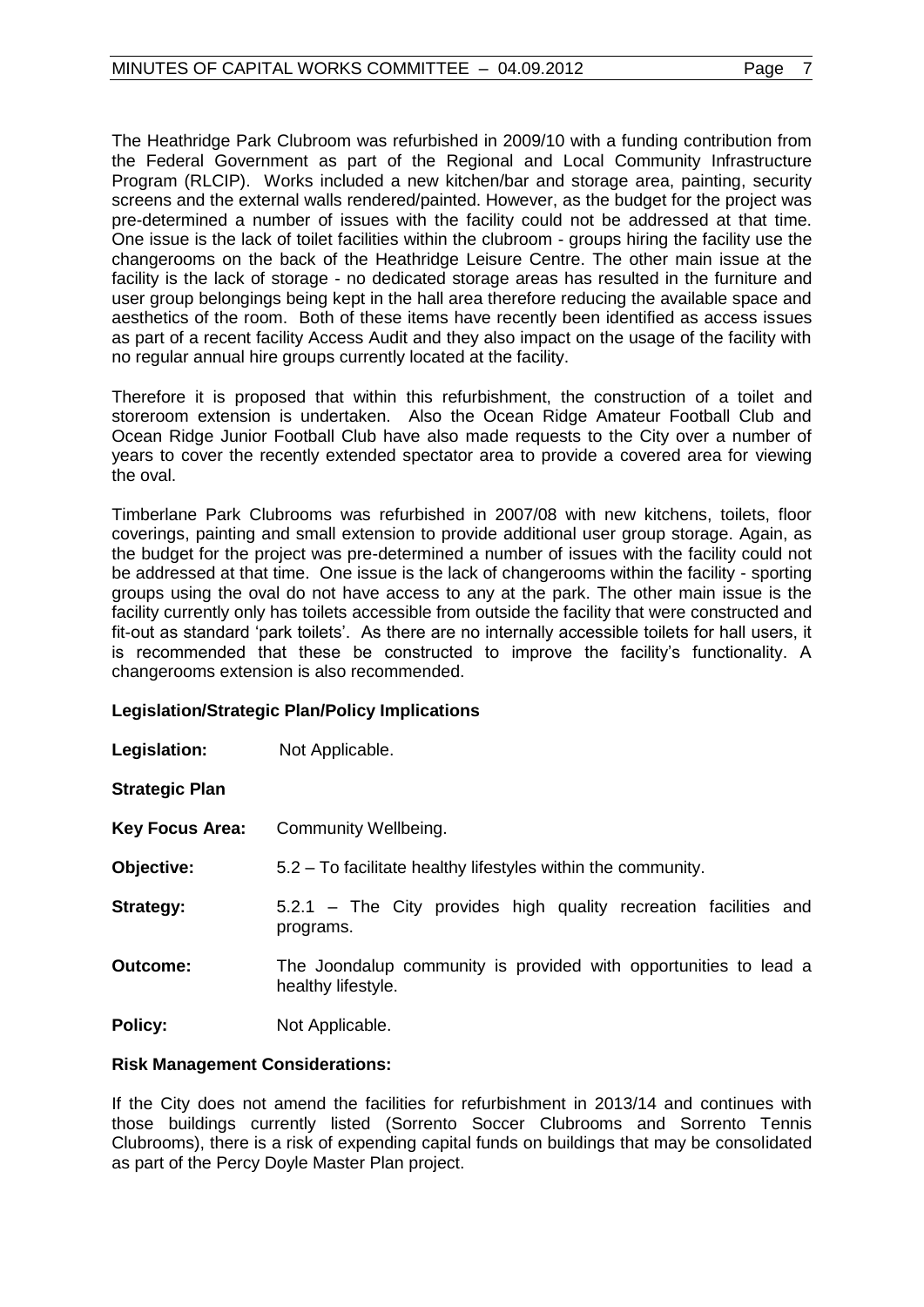Currently within 2013/14 of the 5-year Capital Works Program there is \$180,143 proposed for the refurbishment of Sorrento Football (Soccer) Clubrooms and \$180,143 for the Sorrento Tennis Clubrooms. It is proposed to reallocate these funds to Heathridge Park Clubroom and Timberlane Park Clubrooms.

All figures quoted in this report are exclusive of GST.

#### **Regional Significance:**

Not Applicable.

#### **Sustainability Implications:**

**Environmental** 

All facility refurbishment projects are planned to reduce the impact of the carbon footprint and consider environmental sustainability design features where possible.

Social

The project will include consultation with existing sporting clubs and community groups of the facility to ensure that feedback received represents the needs of the user groups. All facility refurbishment projects will consider access and inclusion principles and will aim to enhance the amenity of the public space.

#### Economic

One of the main principles of the City's Master Planning Framework, which facility refurbishment projects align with, is the development of 'shared' and 'multipurpose' facilities to avoid duplication of facilities and reduce the ongoing maintenance and future capital expenditure requirements.

#### **Consultation:**

Once a decision is made on the facilities to undergo refurbishment in 2013/14 planning for the projects will commence with consultation with the regular hire groups to be undertaken in late 2012. The feedback received will be used to develop a Scope of Works document and Concept Plans. Following this, cost estimates are determined, works are tendered (if necessary) and the works are scheduled.

## **COMMENT**

Given the status of the Percy Doyle Master Plan and future potential redevelopment works at the site, it is recommended not to refurbish the Sorrento Soccer and Tennis Clubrooms in 2013/14. In line with the review undertaken of the City's Community Facilities in 2011, the replacement buildings recommended for refurbishment in 2013/14 are Heathridge Park Clubroom and Timberlane Park Clubrooms.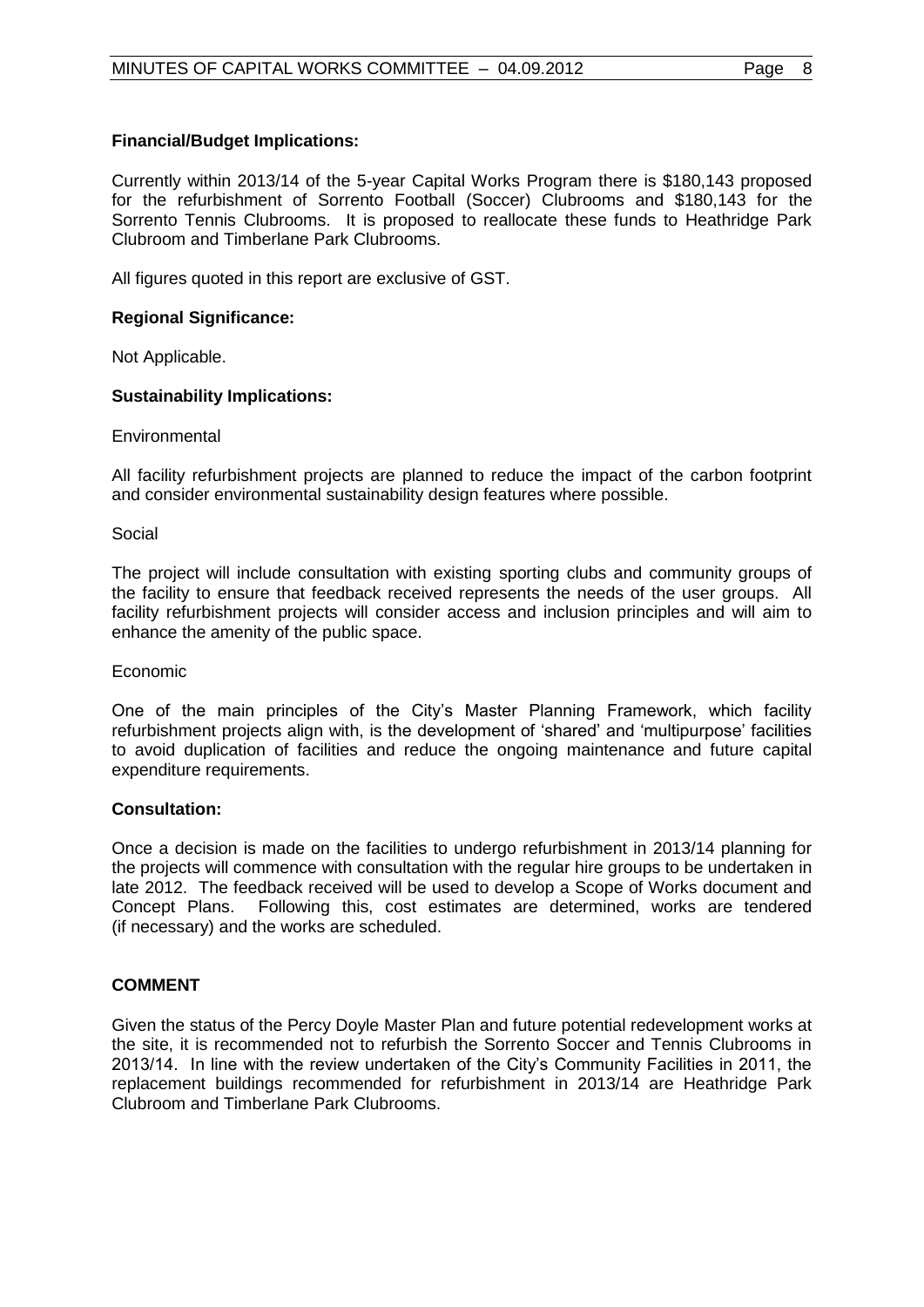## **VOTING REQUIREMENTS**

Absolute Majority.

*Cr Amphlett arrived at the meeting, the time being 5.55pm.*

## **OFFICER'S RECOMMENDATION**

That Council BY ABSOLUTE MAJORITY APPROVES a change to the listed refurbishment projects to be undertaken in 2013/14 from Sorrento Football (Soccer) Clubrooms and Sorrento Tennis Clubrooms to Timberlane Park Clubrooms and Heathridge Park Clubroom.

**MOVED Mayor Pickard, SECONDED Cr Hamilton-Prime that the Report relating to the 2013/14 Refurbishment Project be REFERRED BACK to the administration to allow further consideration of potential alternative projects to replace the Sorrento Football Clubrooms and Sorrento Tennis Clubrooms projects in the 2013/14 year of the City's Five Year Capital Works Program.** 

#### **The Motion was Put and CARRIED (6/0) CARRIED (6/0)**

**In favour of the Motion:** Cr McLean, Mayor Pickard, Crs Amphlett, Corr, Hamilton-Prime and Taylor.

*Appendix 1 refers*

*To access this attachment on electronic document, click her[e:](Attach1agnCWC040912.pdf) [Attach1agnCWC040912.pdf](Attachments/Attach1agnCWC040912.pdf)*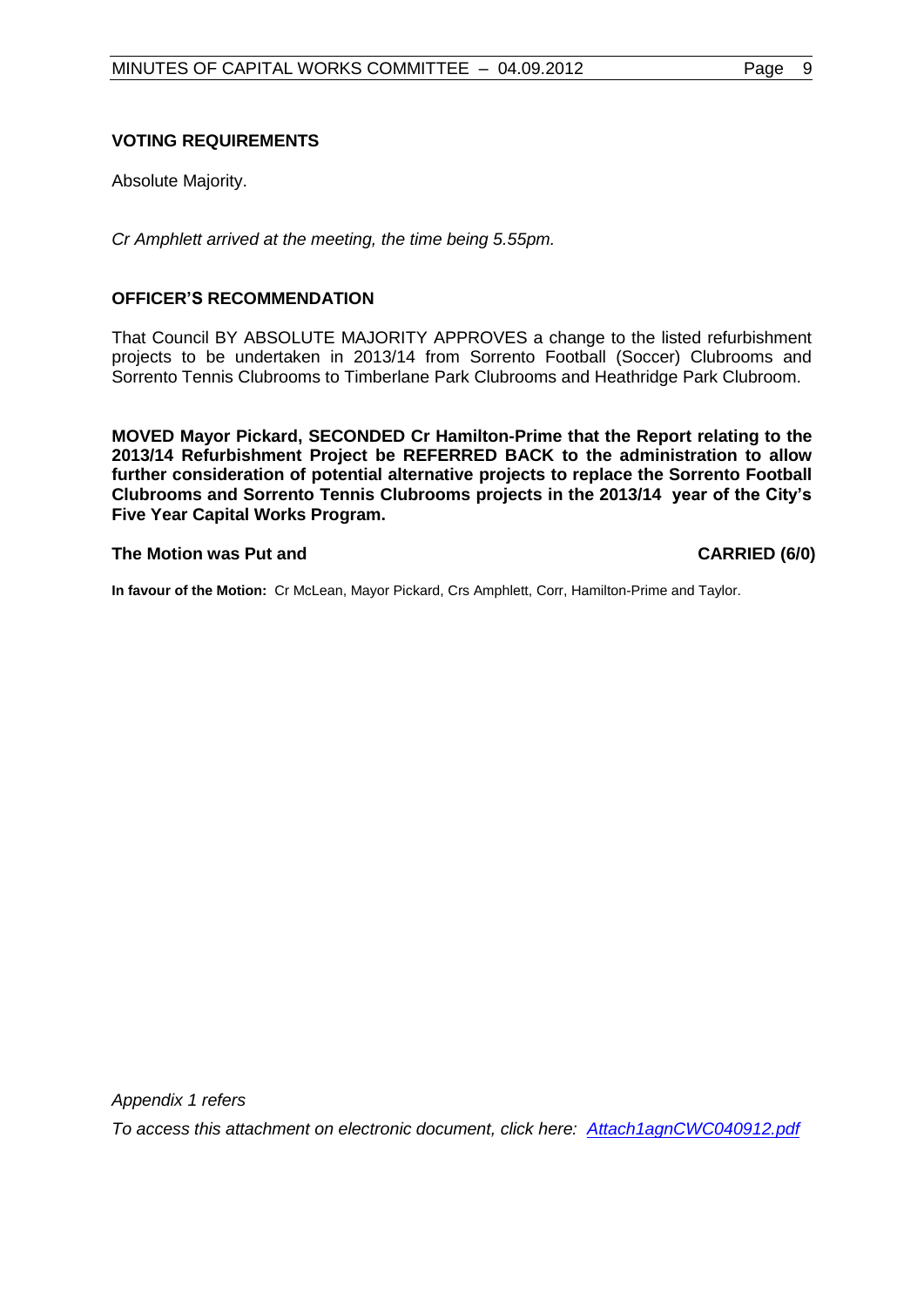*Cr Ritchie returned to the meeting, the time being 6.00pm.* 

# <span id="page-9-0"></span>**ITEM 2 CITY OF JOONDALUP WALKABILITY PLAN - 2012/13 CAPITAL WORKS ITEMS**

| <b>WARD:</b>                           | All                                                   |                                                            |  |  |
|----------------------------------------|-------------------------------------------------------|------------------------------------------------------------|--|--|
| <b>RESPONSIBLE</b><br><b>DIRECTOR:</b> | Mr Charlie Reynolds<br><b>Infrastructure Services</b> |                                                            |  |  |
| <b>FILE NUMBER:</b>                    | 101375, 101515                                        |                                                            |  |  |
| <b>ATTACHMENTS:</b>                    | Attachment 1                                          | Walkability Plan - Proposed Capital Works Items<br>2012/13 |  |  |

# **PURPOSE**

To provide the Capital Works Committee with information on the Projects from the Walkability Plan (Draft) for inclusion in the 2012/13 Capital Works Program (Path Replacement Program).

#### **EXECUTIVE SUMMARY**

Council endorsed the development of a City of Joondalup Walkability Plan at the May 2011 meeting (CJ084-05/11 refers).

The Walkability Plan is in development and is due to be presented to Council for approval to release the Plan for public consultation in November 2012 with the Final Walkability Plan scheduled to be presented to Council for endorsement in December.

The Plan will include recommendations for improvements to City infrastructure in order to improve walkability and trails access within the Study Areas of the City Centre, Warwick and Whitfords Shopping Centres, and recreational trails within the City.

Funding of \$190,000 has been allocated within the 2012/13 Capital Works Budget to implement items recommended within the Walkability Plan and as the Final Plan will not be considered by Council until December the priority projects for 2012/13 are detailed in Attachment 1 for noting by the Capital Works Committee to allow adequate time for the projects to be completed in the 2012/13 financial year.

*It is recommended that the Capital Works Committee NOTES the Projects from the Walkability Plan detailed in Attachment 1 being funded under the 2012/13 Capital Works Program (Path Replacement Program).*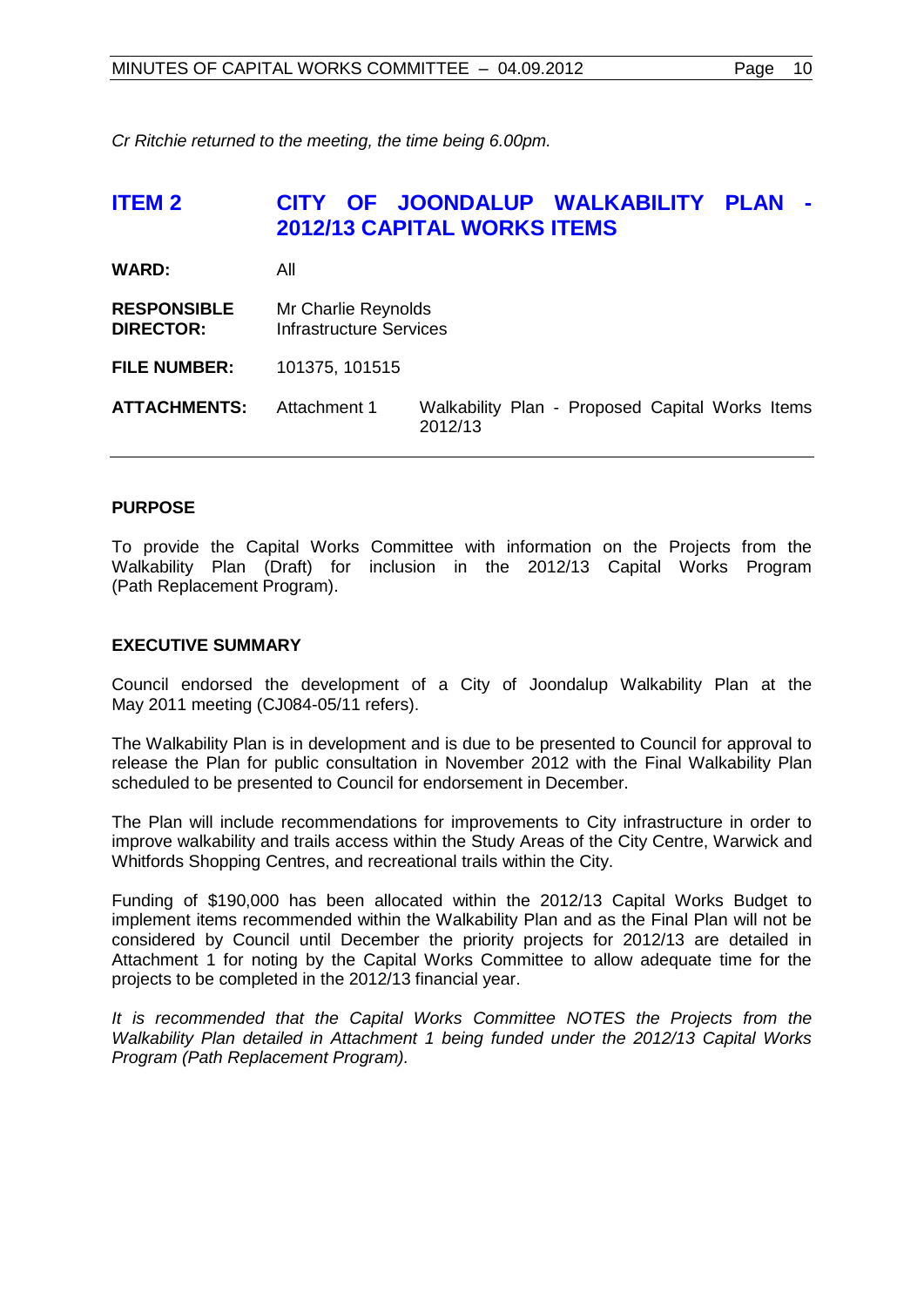# **BACKGROUND**

Council endorsed the development of a City of Joondalup Walkability Plan at the May 2011 meeting (CJ084-05/11 refers). The City received partial funding for the development of the Plan through the Department of Sport and Recreation / Lotterywest Trails Grants Program.

A Walkability Plan is currently being developed to enhance the City's environmental, historical, cultural and educational points of interest as well as health and recreational opportunities within the City. Consultants JA Grant and Associates were appointed to develop the Plan for the City and commenced work on the project in February 2012.

The Walkability Plan is intended to provide strategic direction for the management and investment of the walking and cycling networks in the City of Joondalup. The Plan will provide recommendations to improve footpath usability, signage and universal access within the City Centre and key recreational areas. The Plan will also identify initiatives for enhanced community education and awareness of active recreational opportunities within the City.

The Study Area encompasses the entire City of Joondalup with particular focus on the Joondalup City Centre and the three main biodiversity zones within the City including; The Wetland Zone, The Coastal Zone and The Bushland Zone as well as the Warwick and Whitfords Shopping Centres.

The development of a Walkability Plan includes a Walkability Audit, Trails Master Planning and an Education and Signage Strategy.

Community consultation to inform the development of the Plan was undertaken during March and April 2012 and the majority of work required to inform the development of the Draft Walkability Plan including research, site auditing and analysis of trails has been undertaken. The outcomes of the site investigations and community consultation period were provided to Elected Members during a presentation held on 3 July 2012.

## **DETAILS**

The Draft Walkability Plan is currently being compiled and is due to be presented to Council for approval to release the Plan for public consultation in November 2012 with the Final Walkability Plan scheduled to be presented to Council for endorsement in December.

A number of infrastructure items that aim to improve walkability and trails access within the Walkability Plan Study Areas have been identified through site investigations and audits that have been undertaken as part of the project.

Funding of \$190,000 has been allocated within the 2012/13 Capital Works Budget to implement items recommended within the Walkability Plan. However as the Final Plan will not be considered by Council until December there is a risk that projects will not be completed within the 2012/13 Financial Year.

In order to ensure that projects are commenced in a timely manner and that funds are expended within the 2012/13 Financial Year it is proposed that the schedule of infrastructure items, shown as Attachment 1 are included in the 2012/13 Capital Works Program (Path Replacement Program).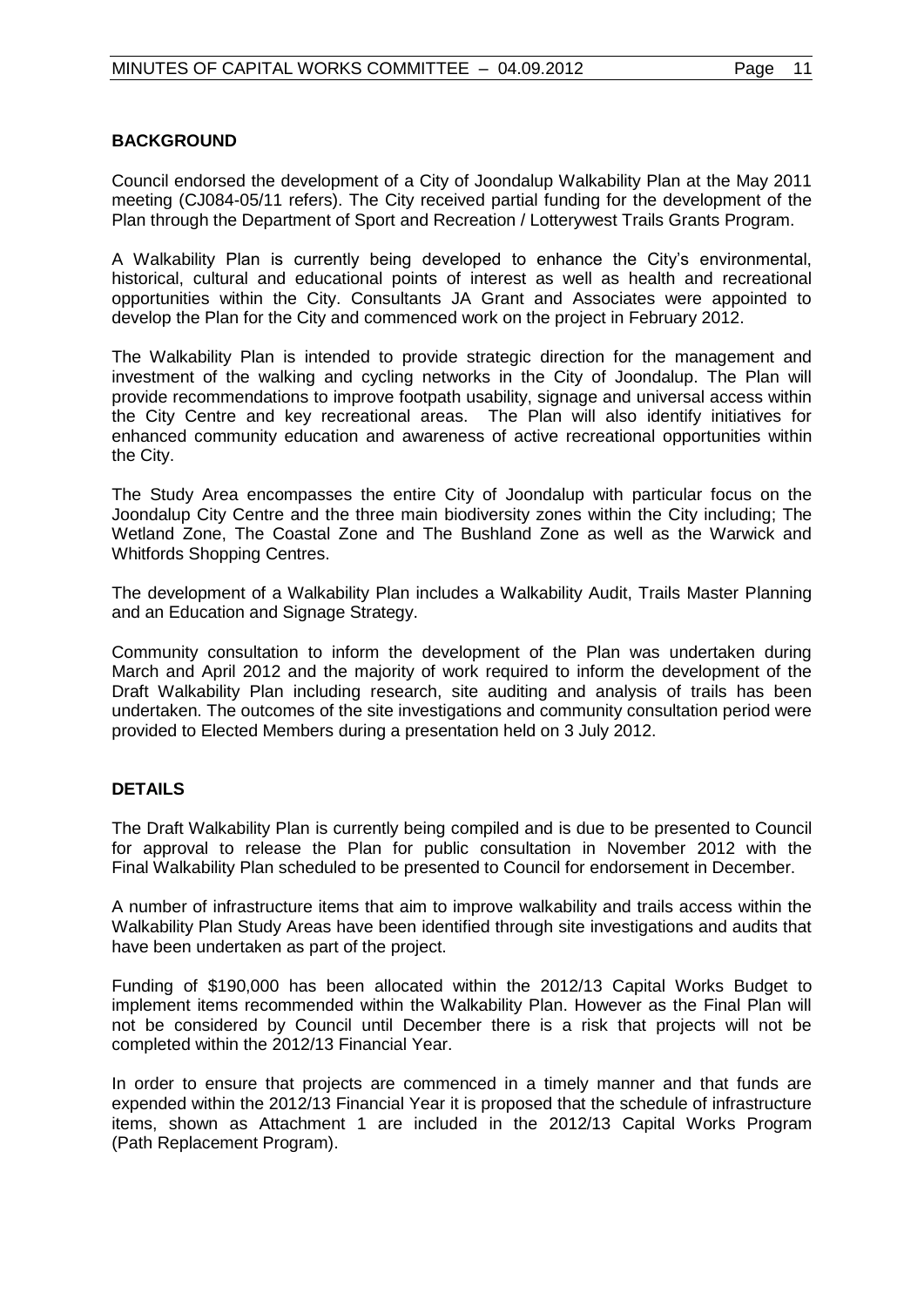#### **Issues and options considered:**

The Projects for inclusion in the 2012/13 Capital Works Program (Path Replacement Program) have been chosen based on a determination of those Projects most likely to be able to be completed in 2012/13 as well as two projects that will investigate traffic management at key intersections that will lead to further actions in 2013/14 and beyond.

#### **Legislation/Strategic Plan/Policy Implications**

**Legislation** Not Applicable.

**Strategic Plan**

- **Key Focus Area:** Community Wellbeing.
- **Objective:** To ensure the City's facilities and services are of a high quality and accessible to everyone.

#### **Policy:**

The development of the City's Walkability Plan is consistent with the objectives of the City's Sustainability Policy.

#### **Risk Management Considerations:**

Given that the Walkability Plan will not be finalised until late 2012, there is a risk that the funds allocated in the 2012/13 Capital Works Program (Path Replacement Program) for projects from the Walkability Plan will not be completed in the Financial Year.

#### **Financial/Budget Implications:**

\$190,000 has been allocated within the Path Program of the 2012/13 Capital Works Budget to implement items recommended within the Walkability Plan.

| <b>Account No:</b>           | FPR2142                         |
|------------------------------|---------------------------------|
| <b>Budget Item:</b>          | <b>Walkability Plan Project</b> |
| <b>Budget Amount:</b>        | \$190,000                       |
| <b>Amount Spent To Date:</b> | \$0                             |
| <b>Balance:</b>              | \$190,000                       |

All figures quoted in this report are exclusive of GST.

#### **Regional Significance:**

The City of Joondalup is the major City Centre in the North West Metropolitan Region, and is well serviced by an integrated public transport system and regional roads. The development of a Walkability Plan will strengthen the City's position in the region by providing a comprehensive, coordinated, and improved network of walk and recreational paths for all residents and visitors to the City and the region.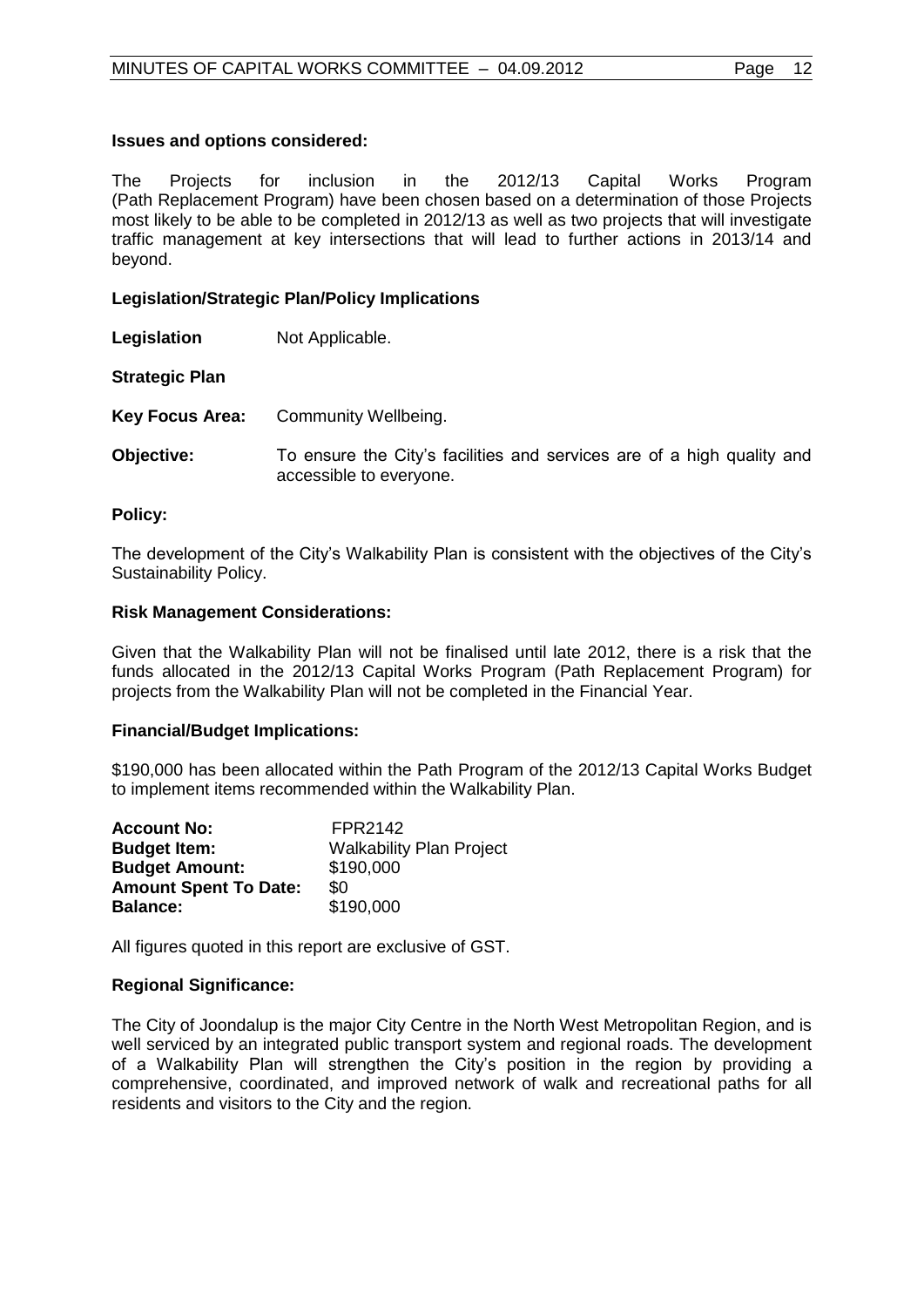## **Sustainability Implications:**

There are a number of sustainability implications and benefits associated with the development of the City's Walkability Plan including:

#### **Environmental**

Reduced air pollution – walking reduces short car trips, which are four times more polluting than longer car trips per kilometre.

#### Economic

Attraction of Tourism – walking in both cities and elsewhere is a major element in the tourism sector.

#### Social

Social cohesiveness – pedestrian filled streets encourage social interaction and a sense of community.

#### **Consultation:**

The recommendations for the 2012/13 Capital Works Program (Path Replacement Program) outlined in Attachment 1 have been developed as a result of site investigations and audits, outcomes of community and stakeholder consultation and internal consultation.

## **COMMENT**

The Walkability Plan will be completed late in 2012 and will include a number of recommendations through until 2017/18. It is anticipated that the Plan will be presented to Council for endorsement for public consultation in November 2012 with final Council endorsement in December 2012.

Given that \$190,000 has been allocated for projects within the Walkability Plan in the 2012/13 Capital Works Program (Path Replacement Program) it is considered prudent to progress the 2012/13 recommendations in order to allow adequate time for the projects to be fully scoped and implemented prior to the completion of the Walkability Plan.

## **VOTING REQUIREMENTS**

Simple Majority.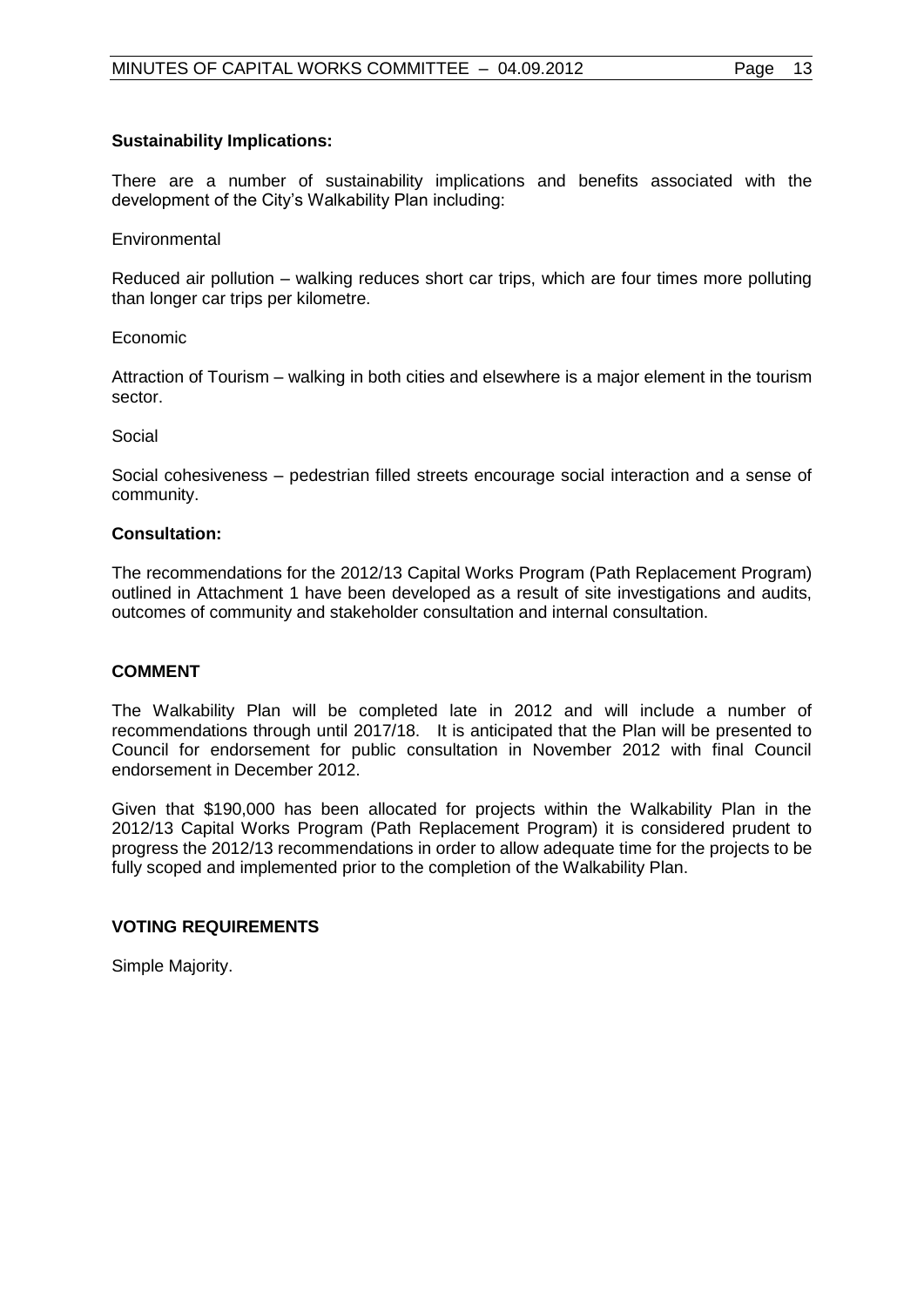#### **OFFICER'S RECOMMENDATION**

That the Capital Works Committee NOTES the Projects from the Walkability Plan detailed in Attachment 1 being funded under the 2012/13 Capital Works Program (Path Replacement Program).

**MOVED Cr Amphlett, SECONDED Cr Hamilton-Prime that the Capital Works Committee:**

- **1 NOTES the Projects from the Walkability Plan detailed in Attachment 1 being funded under the 2012/13 Capital Works Program (Path Replacement Program); and**
- **2 REFERS Walkability Plan Recommendation Numbers 8 and 9 within Attachment 1 to this Report back to the administration for further advice regarding the necessity to engage a consultant.**

#### **The Motion was Put and CARRIED (7/0)**

**In favour of the Motion:** Cr McLean, Mayor Pickard, Crs Amphlett, Corr, Hamilton-Prime, Ritchie and Taylor.

*Appendix 2 refers*

*To access this attachment on electronic document, click her[e: Attach2agnCWC040912.pdf](Attach2agnCWC040912.pdf)*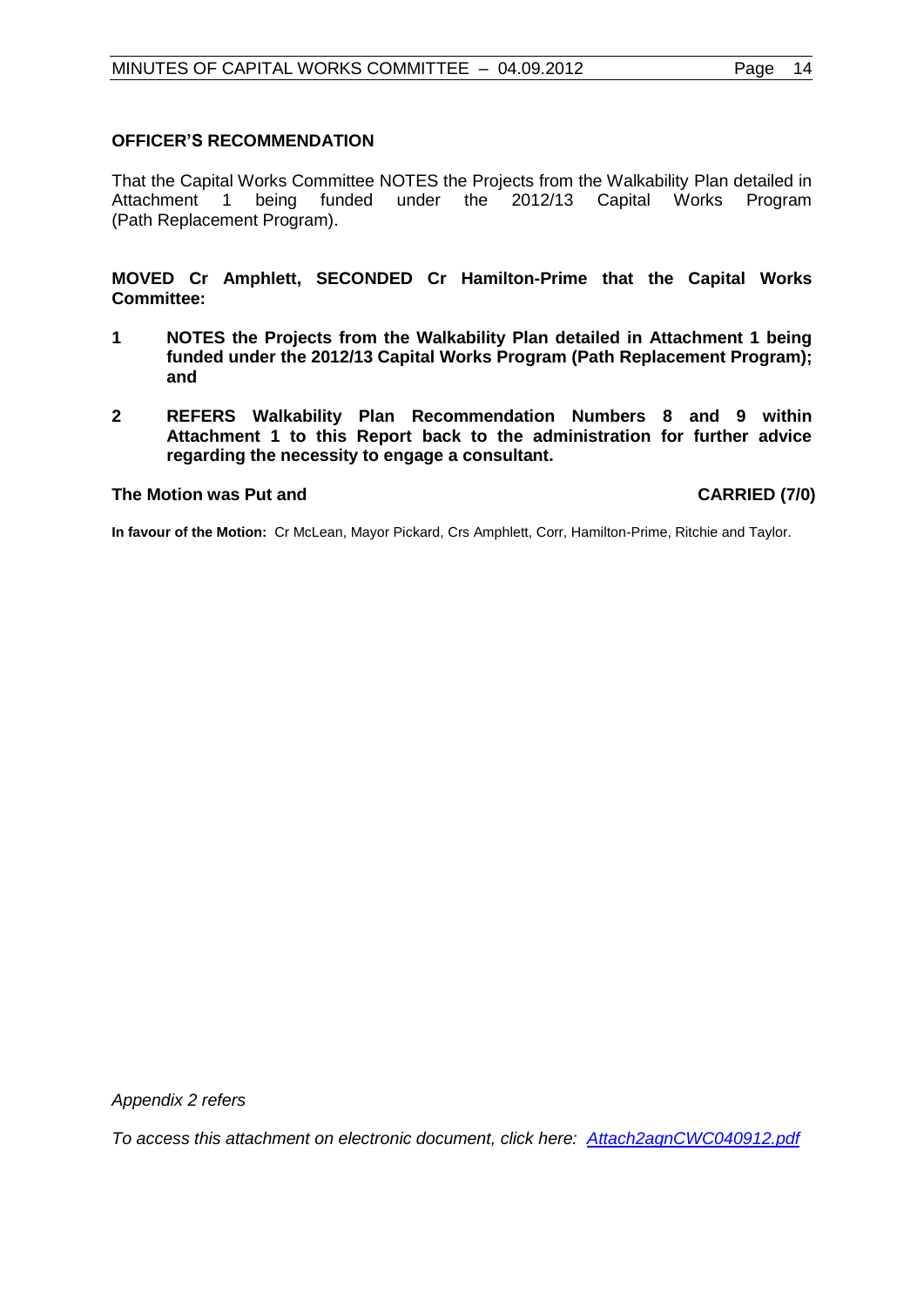# <span id="page-14-0"></span>**ITEM 3 UPDATE ON 2012/13 CAPITAL WORKS PROGRAM**

**WARD:** All

**RESPONSIBLE** Mr Charlie Reynolds **A/DIRECTOR:** Infrastructure Services **FILE NUMBER:** 102496, 101515 **ATTACHMENTS:** Attachment 1 Capital Works Project Report 2012/13

#### **PURPOSE**

The purpose of this report is to provide the Capital Works Committee with an update on the 2012/13 Capital Works Program.

#### **EXECUTIVE SUMMARY**

The Capital Works Project Report for the 2012/2013 program, as at 27 August 2012, is attached.

*It is recommended that the Capital Works Committee NOTES the report on the Capital Works Projects for 2012/2013 forming Attachment 1 to this Report.*

## **BACKGROUND**

At its meeting on 15 May 2012 (item CJ094-05/12 refers), Council resolved inter alia to establish a Capital Works Committee to:

- Oversee the monthly progress of the City's annual Capital Works Program and review of the City's Five Year Capital Works Program;
- Oversee the long term planning of major capital works projects not being the role of a Council Committee established for such purposes; and
- Consider recommendations to modify the City's Capital Works.

## **DETAILS**

The Capital Works Project Report for the 2012/13 program, as at 27 August 2012, is attached at Attachment 1.

#### **Issues and options considered:**

Not Applicable.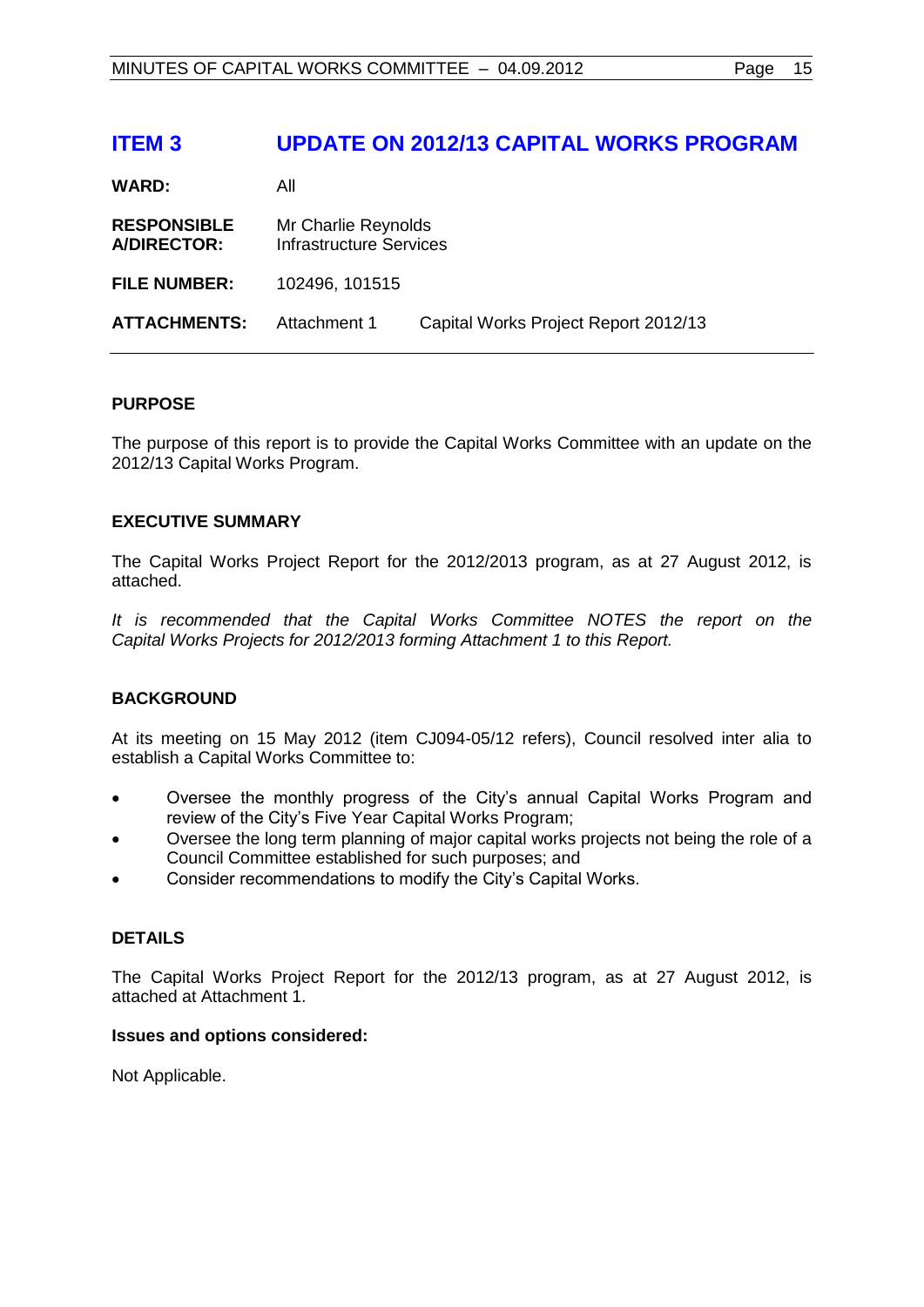# **Legislation/Strategic Plan/Policy Implications**

**Legislation** Subdivision 2 of Division 2 of Part 5 of the *Local Government Act 1995. City of Joondalup Standing Orders Local Law 2005.*

A Committee cannot make decisions, on behalf of the Council, that require an absolute majority decision (Section 5.17 of the *Local Government Act 1995)*, in which case, and in accordance with Section 6.8 of the *Local Government Act 1995,* includes approving expenditure not included in the City's Annual Budget. The Capital Works Committee could only recommend to the Council to approve or modify capital works projects.

#### **Strategic Plan**

**Key Focus Area:** Leadership and Governance.

**Objective:** 1.3 – To lead and manage the City effectively.

**Policy:** Not Applicable.

#### **Risk Management Considerations:**

Not Applicable.

#### **Financial/Budget Implications:**

Not Applicable.

#### **Regional Significance:**

Not Applicable.

## **Sustainability Implications:**

Not Applicable.

#### **Consultation:**

Not Applicable.

## **COMMENT**

The Capital Works Project Report for the 2012/13 program provides an update on the capital work activities undertaken as at 27 August 2012.

# **VOTING REQUIREMENTS**

Simple Majority.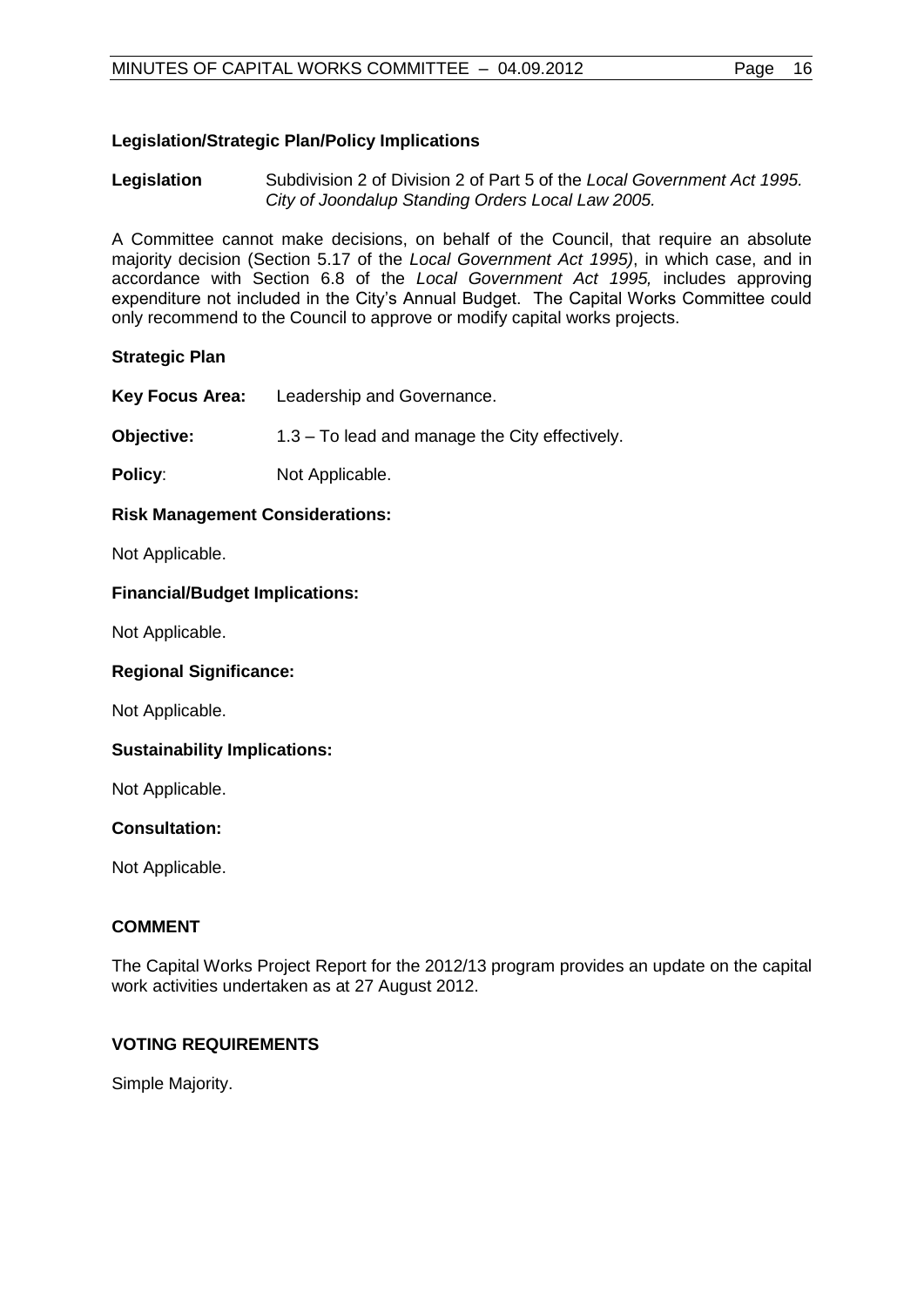#### **MOVED Cr Hamilton-Prime, SECONDED Cr McLean that the Capital Works Committee NOTES the report on the Capital Works Projects for 2012/2013 forming Attachment 1 to this Report.**

#### The Motion was Put and **CARRIED** (7/0)

**In favour of the Motion:** Cr McLean, Mayor Pickard, Crs Amphlett, Corr, Hamilton-Prime, Ritchie and Taylor.

*Appendix 3 refers*

*To access this attachment on electronic document, click her[e: Attach3agnCWC040912.pdf](Attach3agnCWC040912.pdf)*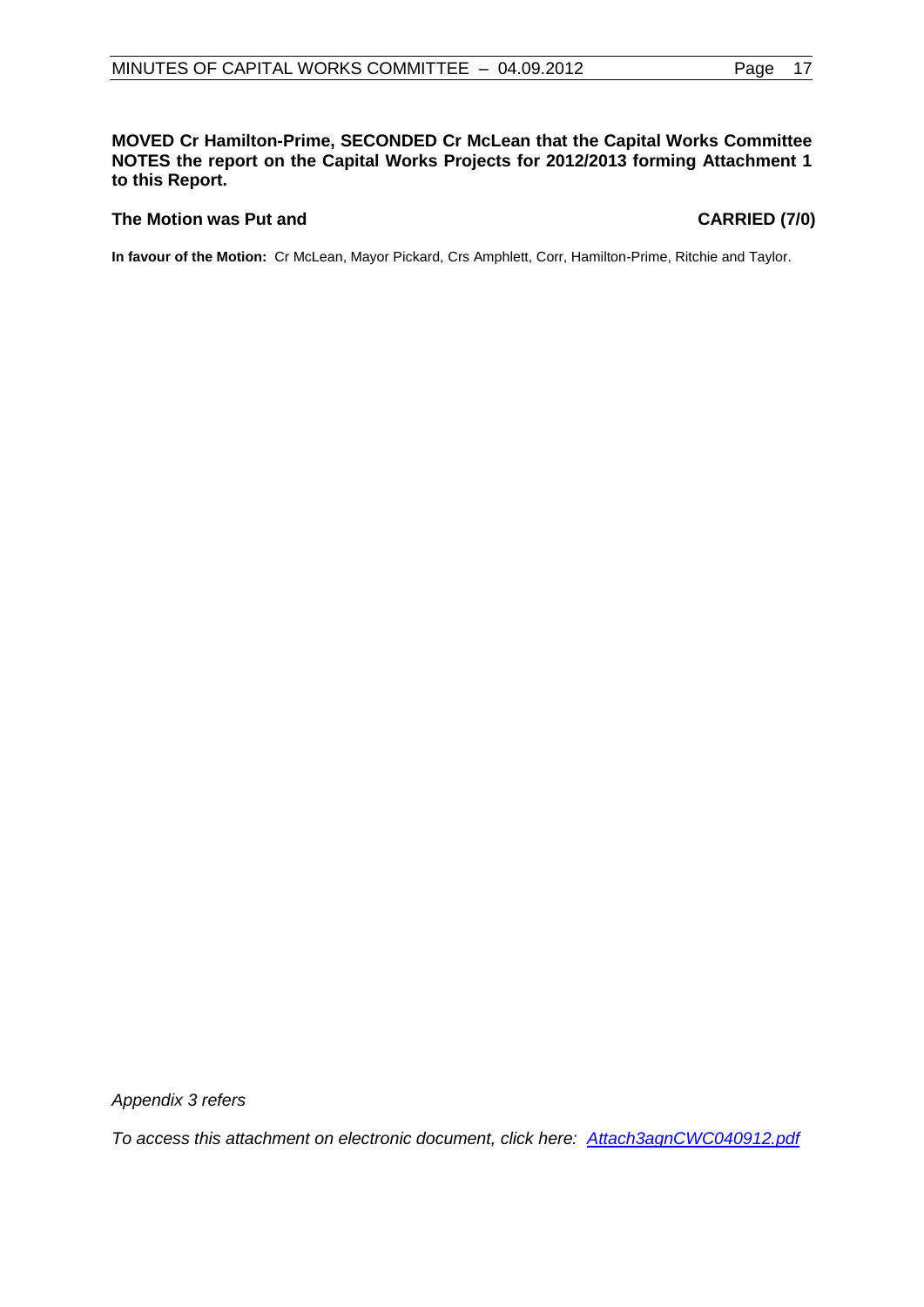# <span id="page-17-0"></span>**ITEM 4 MONTHLY CAPITAL WORKS PROJECTS REPORT AND REALLOCATION OF FUNDS**

| <b>WARD:</b>                           | All                                                                                          |                                                                                                                                                                                                                              |  |
|----------------------------------------|----------------------------------------------------------------------------------------------|------------------------------------------------------------------------------------------------------------------------------------------------------------------------------------------------------------------------------|--|
| <b>RESPONSIBLE</b><br><b>DIRECTOR:</b> | Mr Charlie Reynolds<br>Infrastructure Services                                               |                                                                                                                                                                                                                              |  |
| <b>FILE NUMBER:</b>                    | 102496, 101515, 02111, 03309, 102320, 00468, 55541, 22103                                    |                                                                                                                                                                                                                              |  |
| <b>ATTACHMENTS:</b>                    | Attachment 1<br>Attachment 2<br>Attachment 3<br>Attachment 4<br>Attachment 5<br>Attachment 6 | Oceanside Promenade Redevelopment<br><b>Moore Drive Duplication</b><br><b>Currambine Community Centre and Delamere Park</b><br>Construction<br>Tom Simpson Park Upgrade<br><b>Entry Statements</b><br>Mirror Park Skate Park |  |

# **PURPOSE**

The purpose of this report is to provide monthly project status reports for capital works projects, and seek Council's approval to reallocate capital works funding.

# **EXECUTIVE SUMMARY**

At the Capital Works Committee meeting of 7 August 2012 the Committee determined which capital works project reports were required and the frequency of reporting. The first monthly project reports are attached. Council approval is sought to transfer capital works funding from the Hodges Drive duplication works to the Oceanside Promenade redevelopment project.

*It is recommended that Council:*

- *1 NOTES the monthly capital works project reports as detailed in Attachments 1 to 6 to this Report; and*
- *2 BY ABSOLUTE MAJORITY APPROVES the budget reallocation of \$200,000 from RDC 2011 'Hodges Drive - Marmion Avenue to Ocean Reef Road' to SBS 2025 'Oceanside Promenade - Mullaloo Drive to Warren Way'.*

# **BACKGROUND**

At its meeting held on 7 August 2012 the Capital Works Committee requested that the following project reports be provided on a monthly basis:

- Oceanside Promenade redevelopment;
- Moore Drive duplication;
- Currambine Community Centre and Delamere Park construction;
- Tom Simpson Park upgrade;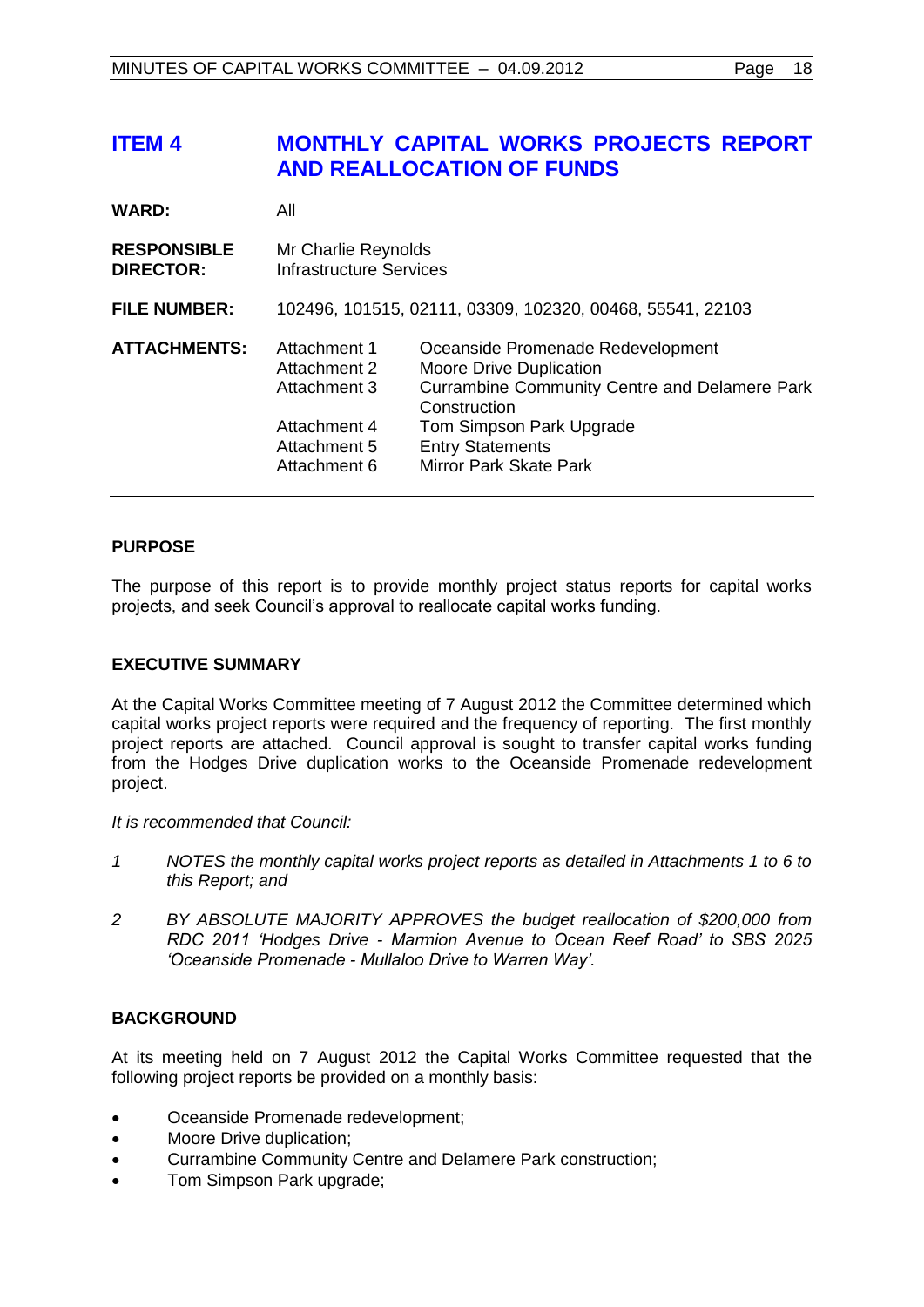- Entry Statements; and
- Mirror Park skate park.

# **DETAILS**

At the 7 August 2012 Capital Works Committee meeting the Committee determined which capital work project reports were required on a monthly and quarterly basis. A summary of each project and its current status is detailed below, with more detailed information in the attached project reports.

#### Oceanside Promenade Redevelopment

- Project description: The redevelopment of Oceanside Promenade in accordance with the final concept plan, as approved by Council on 17 May 2011 (CJ092-05/11 refers). Current status: Tender advertised in June 2012. All three submissions were substantially over budget. A quantity surveyor review has been undertaken which concluded that the prices tendered were not over inflated. The City has met with Main Roads WA to discuss additional funding. Changes to scope: The original budget of \$380,000 was based on a design that incorporated a narrow carriageway width to limit road widening and reduce costs. In order to comply with the outcomes of a road safety audit the road widths were significantly increased. This was one of four options presented to Council in April 2012 (CJ065-04/12 refers). Main Roads WA have rescored the project and confirmed that it is eligible for additional Blackspot funding. This still leaves a funding shortfall. It is proposed to reallocate \$200,000 from project RDC 2011 Hodges Drive – Marmion Avenue to Ocean Reef Road duplication which is also in the 2012/13 financial year. The full project cost of RDC 2011 (the total budget is \$2.2 million) and timing of the construction will only be known on completion of the tender process during the first quarter of 2013 but part of this project can be extended into 2013/14. Moore Drive Duplication Project description: Construction of a second carriageway on Moore Drive from Connolly Drive to Joondalup Drive. Current status: Parking lane improvements for Currambine Primary School were completed during the July school holidays to improve traffic flow around the school as parking on Moore Drive verge is no longer permitted. Construction commenced on
- Changes to scope: Not Applicable.

6 August 2012.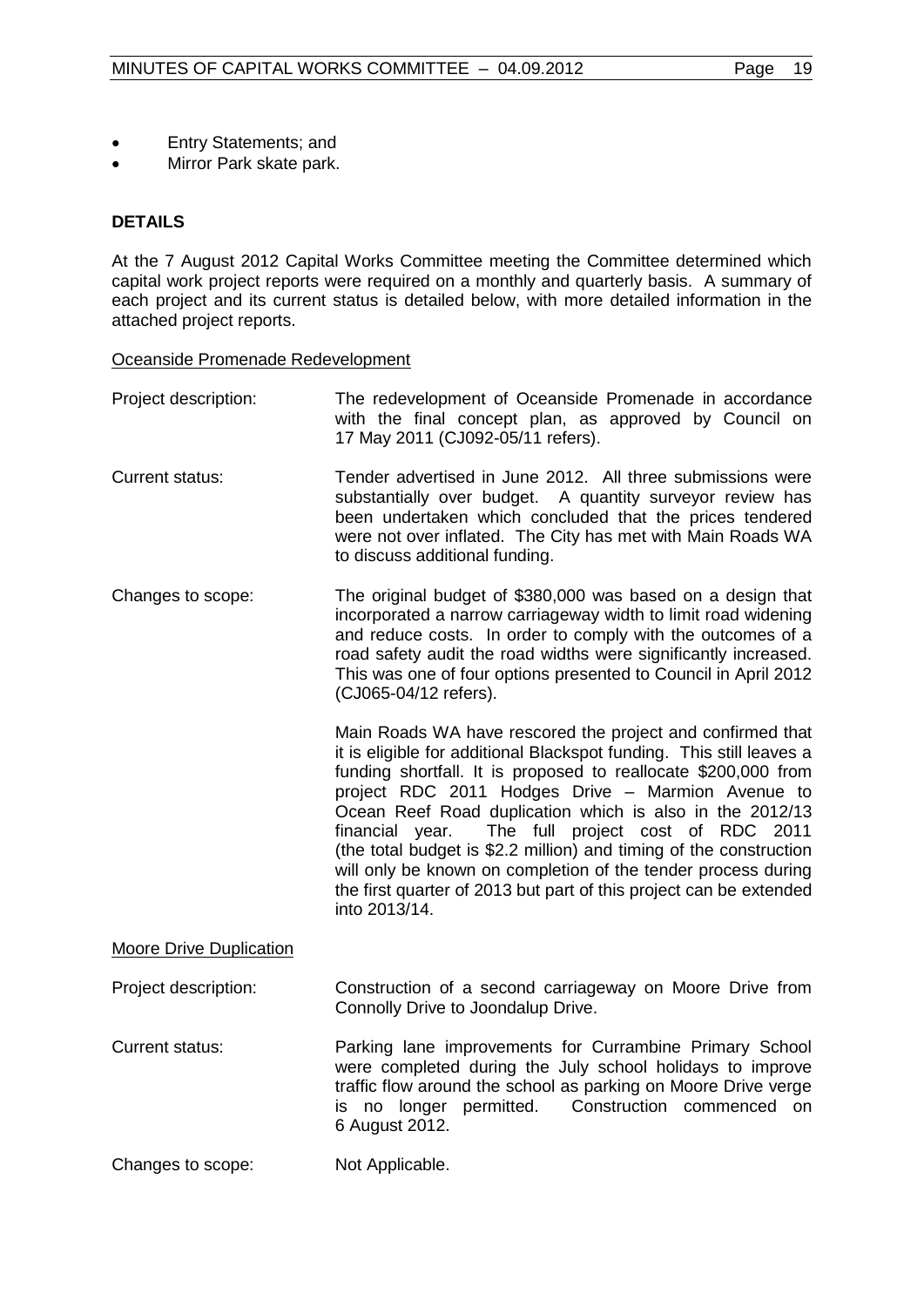#### Currambine Community Centre and Delamere Park Construction

- Project description: Design, tender and project management of the construction of Currambine Community Centre and a new park and car park at Delamere Park.
- Current status: Endorsement by Council in August 2012 to appoint builder (Pindan Pty Ltd) for the construction of the centre at the fixed lump sum of \$4,026,923 (excl GST) and completion of works within 48 weeks from possession of the site and an additional car park for the fixed lump sum of \$95,851 (excl GST).
- Changes to scope: Not Applicable.

## Tom Simpson Park Upgrade

- Project description: Redevelopment of Tom Simpson Park in accordance with the final concept plan, as approved by Council on 17 May 2011 (CJ092-05/11 refers).
- Current status: Works completed in stage one of southern section of the park include new concrete paths, new dual use paths, new bollards and associated ground works for the entry statement. Part of the southern section was opened to the public on 27 July 2012.

Relocation works on barbecues is continuing within the southern section, including construction of limestone retaining walls.

Changes to scope: Work to the northern section of Tom Simpson Park will be delayed due to late start of Oceanside Promenade redevelopment.

## **Entry Statements**

Project description: Installation of two Entry Statements to be installed at both ends of Marmion Avenue. The Entry Statement project underpins the concept of 'a memorable gateway into the City of Joondalup, with visitors and residents "moving through" the design'. The scope of the project includes the installation of poles, signage, trees and ground treatments.

Current status: Tender for construction of Entry Statements advertised in March 2012. All submissions received were over budget. Specifications have been reviewed by the consultant and new tender documents (including specifications) developed reflecting the revised scope of works and materials. This revised scope is currently being costed by a firm of external Quantity Surveyors.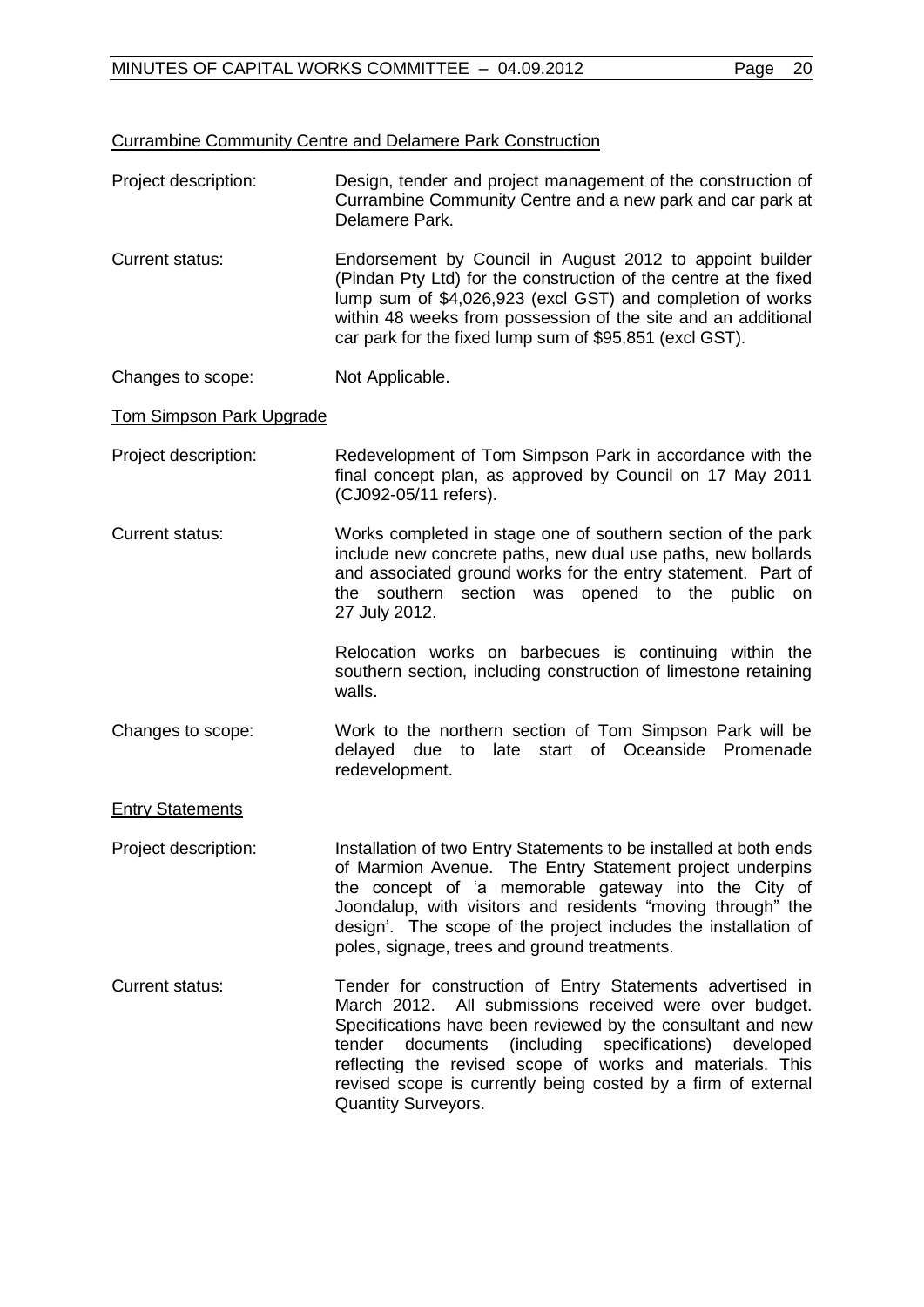Changes to scope: The original budget of \$375,750 (2010/11) was based on a design that did not incorporate the crash barrier required for Main Roads WA approval. These funds were carried forward to 2011/12. \$33,787 was expended on consultancy and ground service surveys. \$340,000 has been carried forward to 2012/13.

#### Mirror Park Skate Park

Project description: Construction of a skate park facility at Mirror Park, Ocean Reef in accordance with Council resolution CJ099-06/11.

Current status: Council endorsed the final design of the skate park in August 2012 and appointed a contractor (Convic Pty Ltd) to construct at a cost of \$439,000. Total project cost is \$660,350 (CJ147-08/12 refers). Works scheduled to commence in September 2012.

Changes to scope: Not Applicable.

## **Legislation/Strategic Plan/Policy Implications**

**Legislation** Subdivision 2 of Division 2 of Part 5 of the *Local Government Act 1995. City of Joondalup Standing Orders Local Law 2005.*

A Committee cannot make decisions, on behalf of the Council, that require an absolute majority decision (Section 5.17 of the *Local Government Act 1995)*, in which case, and in accordance with Section 6.8 of the *Local Government Act 1995,* includes approving expenditure not included in the City's Annual Budget. The Capital Works Committee could only recommend to the Council to approve or modify capital works projects.

#### **Strategic Plan**

**Key Focus Area:** Leadership and Governance.

**Objective:** 1.3 - To lead and manage the City effectively.

**Policy** Not Applicable.

#### **Risk Management Considerations:**

Not Applicable.

#### **Financial/Budget Implications:**

#### **Oceanside Promenade redevelopment:**

The original budget was \$380,000 and was based on a design that incorporated a narrow carriageway. Following changes to the design to comply with a road safety audit the road widths were significantly increased resulting in a higher cost.

Main Roads WA have agreed to provide additional Blackspot funding which still leaves a funding shortfall.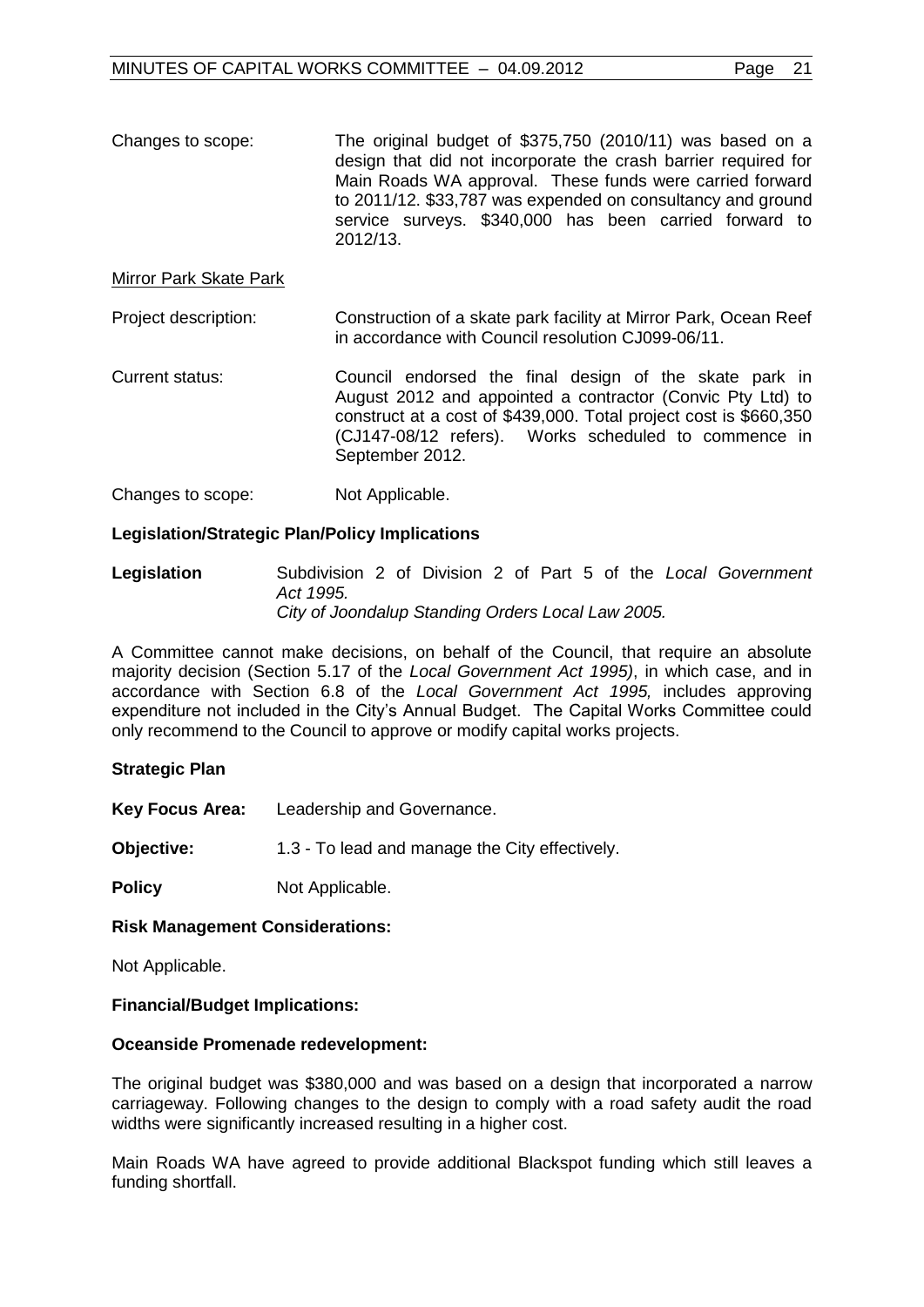It is proposed to reallocate \$200,000 from the \$2.2 million budgeted for RDC 2011 Hodges Drive – Marmion Avenue to Ocean Reef Road duplication. The full project cost of RDC 2011 will only be known on completion of the tender process. This may mean that RDC 2011 is not completed until 2013/14.

## **Regional Significance:**

Not Applicable.

## **Sustainability Implications:**

Not Applicable.

## **Consultation:**

Not Applicable.

## **COMMENT**

The attached capital works project reports provide an update on the activities undertaken in the last month.

## **VOTING REQUIREMENTS**

Absolute Majority.

## **MOVED Cr Amphlett, SECONDED Cr Hamilton-Prime that Council:**

- **1 NOTES the monthly capital works project reports as detailed in Attachments 1 to 6 to this Report; and**
- **2 BY ABSOLUTE MAJORITY APPROVES the budget reallocation of \$200,000 from RDC 2011 'Hodges Drive - Marmion Avenue to Ocean Reef Road' to SBS 2025 'Oceanside Promenade - Mullaloo Drive to Warren Way'.**

#### The Motion was Put and **CARRIED** (7/0)

**In favour of the Motion:** Cr McLean, Mayor Pickard, Crs Amphlett, Corr, Hamilton-Prime, Ritchie and Taylor.

#### *Appendix 4 refers*

*To access this attachment on electronic document, click here[:](Attach4agnCWC040912.pdf) [Attach4agnCWC040912.pdf](Attachments/Attach4agnCWC040912.pdf)*